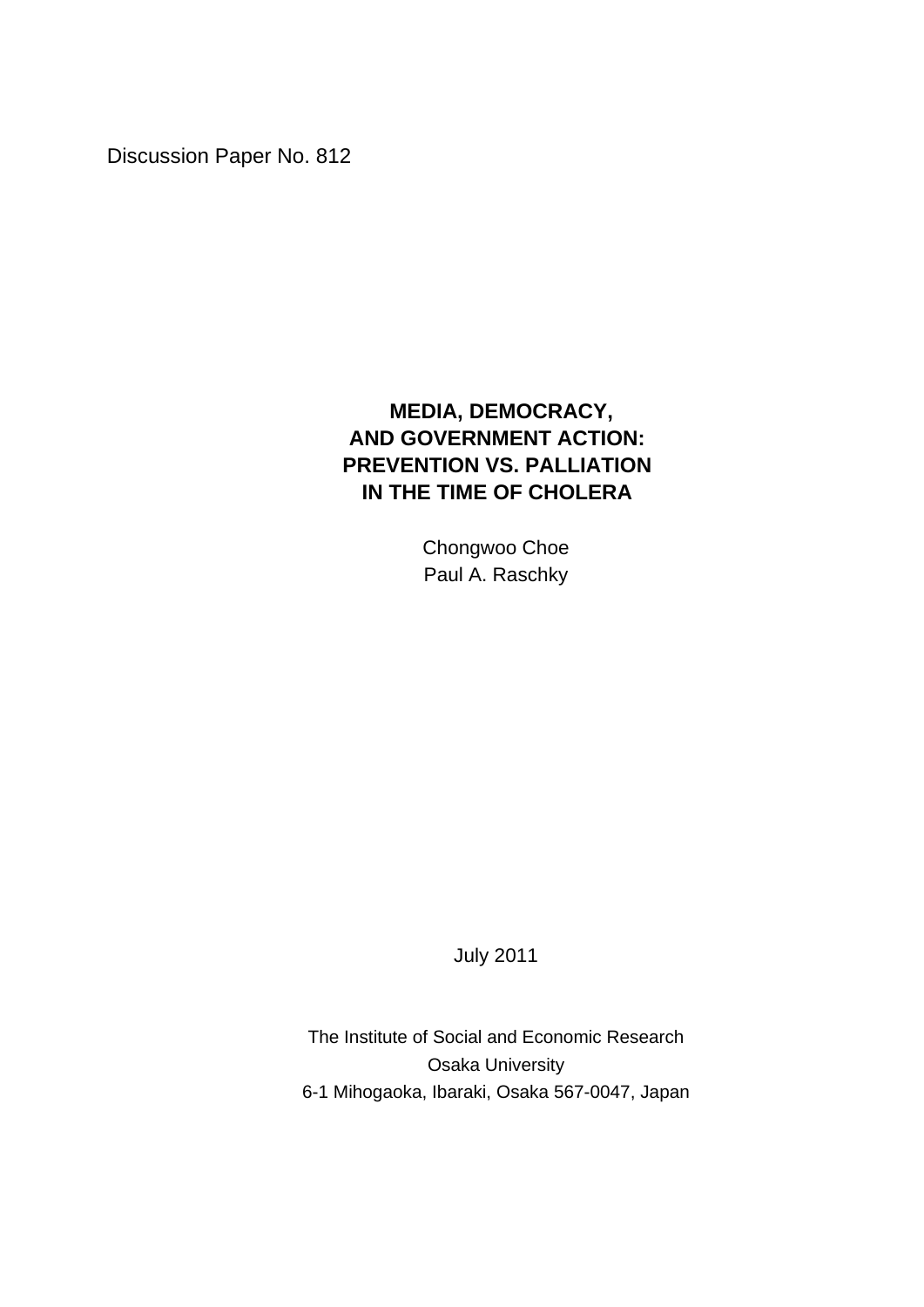# Media, Democracy, and Government Action: Prevention vs. Palliation in the Time of Cholera<sup>∗</sup>

Chongwoo Choe <sup>†</sup> Paul A. Raschky  $\frac{1}{r}$ 

July 2011

#### Abstract

This paper studies how media and democracy influence government action taken before and after a natural disaster. The key elements in this relationship are the media's role as the provider of information to voters about government action and the quality of democracy that pertains to how relevant election results are. We show that more media activity and more democratic institutions both contribute positively to the government's palliative effort after the disaster. However, the effects of media and democracy on the government's preventive effort before the disaster are negative. We provide empirical evidence based on major cholera epidemics around the world, which lends some support to these hypotheses.

JEL classification: D23, H40, L82 Keywords: Media, democracy, corruption, natural disaster

<sup>∗</sup>We thank helpful comments from Eric Chou, Hideshi Itoh, and seminar participants at Kyoto University. The first author gratefully acknowledges the warm hospitality at the Institute of Social and Economic Research, Osaka University, where this research was conducted. The usual disclaimer applies.

<sup>†</sup>Department of Economics, Monash University; email: chongwoo.choe@monash.edu.

<sup>‡</sup>The corresponding author. Department of Economics, Monash University, PO Box 197, Caulfield East, VIC 3145, Australia; email: paul.raschky@monash.edu.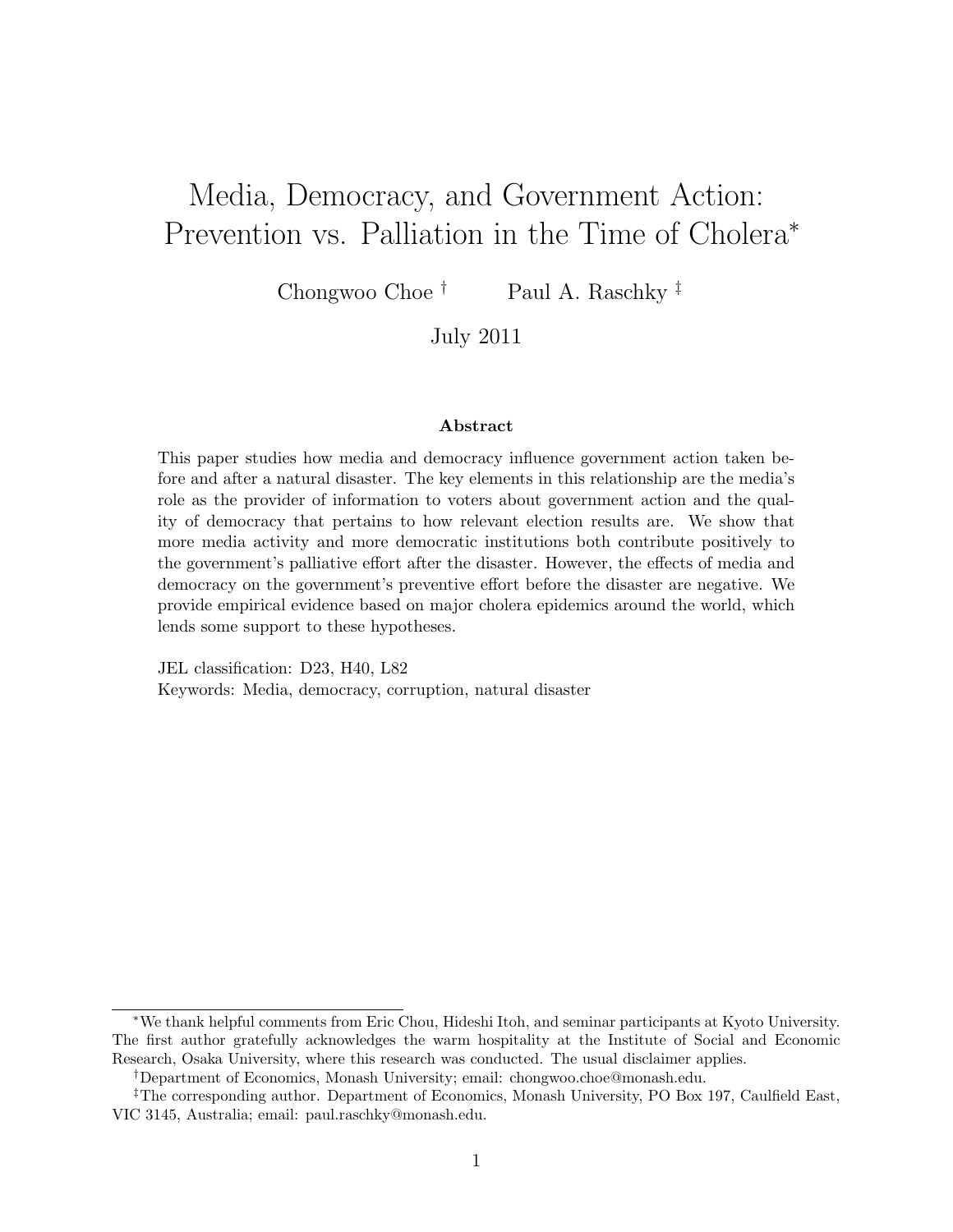# 1 Introduction

Free press is considered to be one of the main pillars of a modern democratic society. The media feed information to citizens about otherwise opaque political processes, and informed voters are better able to hold elected officials accountable. A growing body of empirical evidence shows that media access increases citizens' political knowledge (Coyne & Leeson 2009, Snyder & Strömberg 2010), affects voter turn-out (Gentzkow 2006, Oberholzer-Gee  $\&$ Waldfogel 2009), and can influence voting decisions (DellaVigna & Kaplan 2007, Enikolopov, Petrova & Zhuravskaya 2010, Chiang & Knight 2011). Moreover, related studies report the effect of media on actual policy outcomes. For example, Besley & Burgess (2002) develop a theoretical model and provide empirical evidence from India showing that more media activity increases government responsiveness to disaster relief. A cross-country study by Brunetti & Weder  $(2003)$  suggests that more press freedom leads to less corruption. Strömberg  $(2004)$ shows that U.S. counties with higher radio penetration received more public funding under the New Deal. Finally, Eisensee & Strömberg  $(2007)$  examine U.S. government emergency aid response to worldwide natural disasters and show that relief decisions are driven by news coverage of disasters.

For several reasons, however, the media are no panacea to inefficient or corrupt behavior of elected officials. First, the media in some societies can be subject to political influence or censorship, and captured media cannot function as a provider of transparent information (Besley & Prat 2006). Second, the physical and financial constraints facing the demand and supply side of the media market imply that only limited areas of government activities can be covered by media reports. On the demand side, consumers allocate only a fraction of their time to the consumption of news and, as argued by Mullainathan & Shleifer (2005) and Gentzkow & Shapiro (2006), they would prefer reading news that is more likely to confirm their prior beliefs. On the supply side, profit-maximizing media companies allocate limited budget, air time or newspaper pages to news that is more likely to attract a larger audience. As a result, only limited areas of government activities can be covered by news, and media presence is more likely to improve policy outcomes in those areas that receive more media coverage. Indeed Snyder & Strömberg  $(2010)$  show that local jurisdictions in the U.S. that receive less media coverage have less informed voters, which leads to political representatives that exert less effort on federal level and ultimately receive less federal funding.

The purpose of this paper is to extend the above literature by looking at the differential effects of media coverage and the quality of democracy on different types of government activities. Given that media coverage is selectively based on the media's profit-maximizing motives that may not be consistent with overall efficiency, more media attention in one area of government activity may shift more resources to that area even though it may not be socially efficient to do so.<sup>[1](#page-2-0)</sup> To the extent that voters are informed of government action

<span id="page-2-0"></span><sup>&</sup>lt;sup>1</sup>A somewhat related story can be found in Jayasuriya & McCawley (2010). During the 2004 Asian tsunami, the western media tended to focus on stories about the plight of western tourists caught up in the tsunami although less than one percent of those who died were tourists. It also meant that popular tourist locations in Thailand received extensive media coverage while far-flung places in Indonesia and Sri Lanka that were much more severely affected by the tsunami received less attention. Thus Thailand was inundated with offers of assistance from governments, multilateral donor agencies, corporate and community groups, and individuals.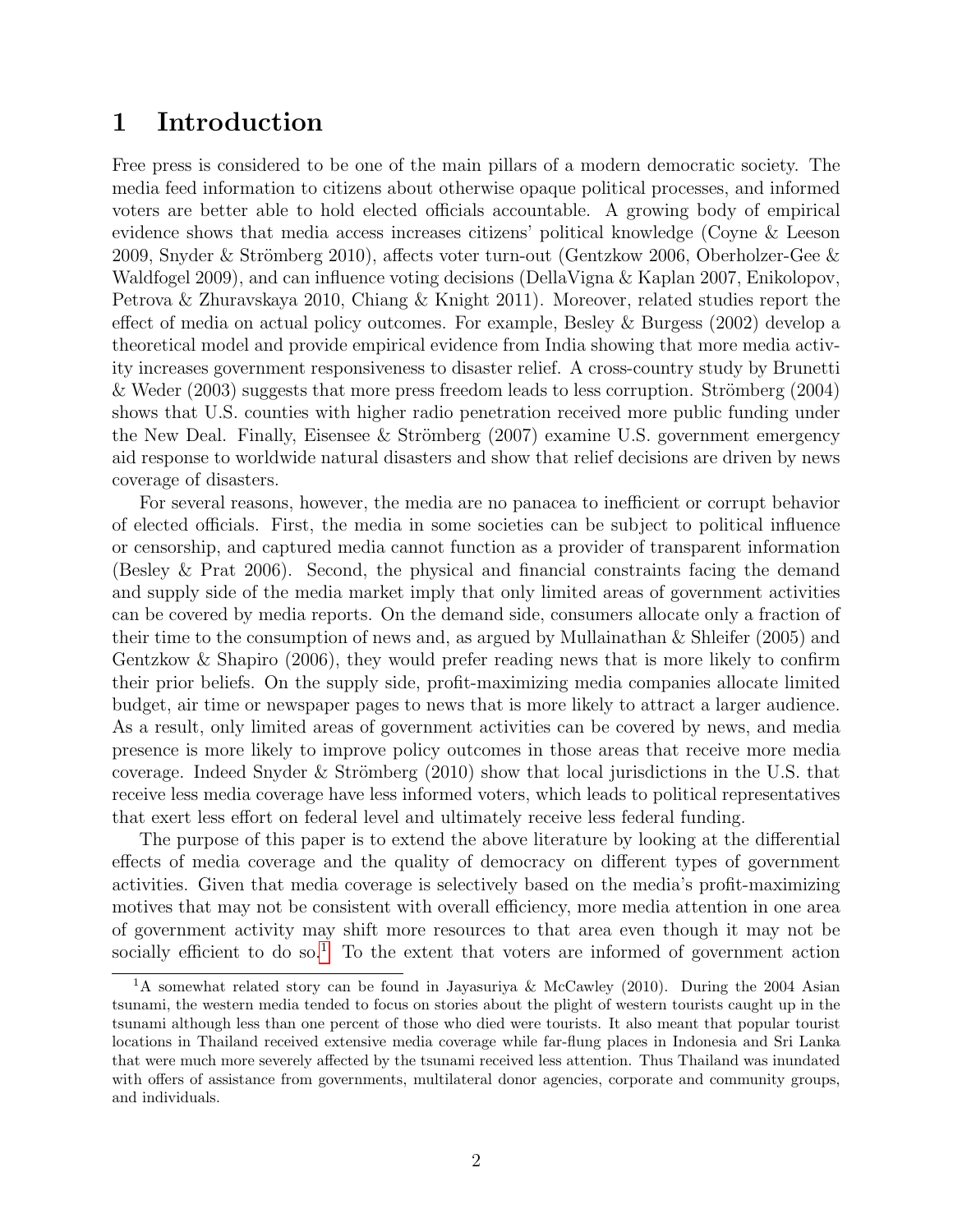through the media, more developed democracy can exacerbate this problem since election results matter more in a more democratic society. Thus a democratic society where voters form their political views mainly through the media is potentially susceptible to inefficient resource allocation. The inefficiency worsens as the media's objectives deviate further away from social welfare, as more voters are informed through the media, and as election results matter more in the ultimate change of government.

We choose a natural disaster, epidemics in particular, as a basis for our model and empirical analysis. It is well-known that the effort to mitigate the damage from a natural disaster can be put in both before - called the preventive effort - and after - called the palliative effort - the disaster. In some natural disasters such as epidemics, efficiency may require more resources be allocated to the preventive effort;<sup>[2](#page-3-0)</sup> in others such as earthquakes, speedy and organized palliative effort can be more crucial. Our model allows us to consider two different types of government effort around the time of natural disaster. In addition, a natural disaster is also likely to be a major media event, which enables us to examine how the interplay between media and democracy affects the government's resource allocation to the two types of effort.

Our theoretical model extends Besley & Burgess (2002) to the case where the incumbent politician with re-election concerns chooses both types of effort, and the quality of democracy is proxied by the extent to which election results are relevant. The incumbent's preventive effort can reduce the likelihood of epidemic outbreak while the palliative effort can reduce the number of fatalities from the epidemic. Voters are informed of the incumbent's effort only through the media, and profit-maximizing media choose to report news that is more newsworthy. Given that urgency matters in news report, we assume that the media are more likely to cover the incumbent's palliative effort than the preventive effort. It follows then that more media activity increases the incumbent's palliative effort since it raises the chance the incumbent wins the election. More democratic institutions imply election results are more relevant, which again raises the marginal value of palliative effort. On the other hand, the effect of media and democracy on the incumbent's choice of preventive effort runs in the opposite direction. This is because the preventive effort lowers the likelihood of epidemic outbreak and, since more media activity increases the marginal value of the incumbent's palliative effort which is relevant only in the event of epidemic outbreak, more media activity lowers the marginal value of the incumbent's preventive effort. Because media activity and the quality of democracy are complementary to the incumbent, more democratic institutions also lead to a lower level of preventive effort.[3](#page-3-1)

We test the hypotheses derived from the model using the data on major cholera epidemics around the world during the period of 1976-2006. However the existing data on natural disasters do not contain enough information on the government's preventive and palliative effort across countries. Thus we adopt an outcome-based approach whereby the incidence of epidemic outbreak is used as a proxy for the preventive effort while the number of fatalities

<span id="page-3-1"></span><span id="page-3-0"></span><sup>2</sup>For example, the provision of safe drinking water can all but prevent the outbreak of cholera epidemic.

<sup>&</sup>lt;sup>3</sup>Although our model is based on an epidemic where the two types of effort interact in a specific, temporal fashion, the main logic continues to hold in other types of natural disasters. For example, suppose the probability of disaster is exogenous and both types of effort can only reduce the size of damage. Then if more media activity increases the palliative effort, it will increase (decrease) the preventive effort if the two types of effort are complements (substitutes).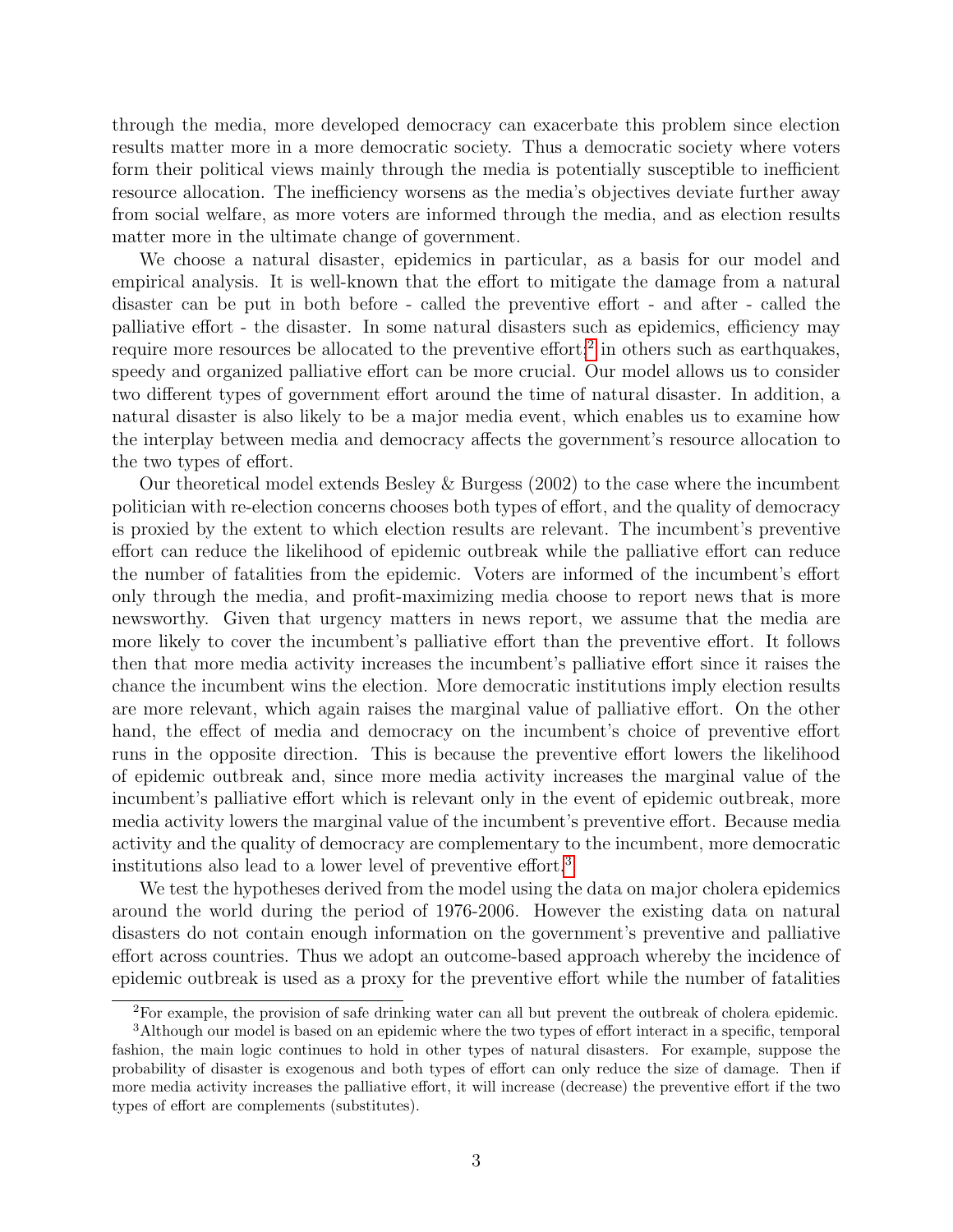is used as a proxy for the palliative effort. We use three media variables to measure both media penetration and the quality of media. The proxy for the quality of democracy is from the Polity IV database. Our model is estimated using Heckman's two-stage procedure after controlling for various geographic, climatic and socio-economic variations across countries. The results partially confirm our hypotheses. As for the first-stage estimation, democracy is shown to have a positive effect on epidemic outbreak in some specifications although the effect of media on epidemic outbreak is not significant. The results from the second stage provide stronger support for our hypotheses: both democracy and media have a significant negative effect on cholera deaths in all specifications. We also conduct several further tests to check the robustness of our results and find that they stay qualitatively the same.

Our empirical analysis is most closely related to a study by Anbarci, Escaleras & Register (2006). They focus on annual cholera cases and deaths instead of only large scale epidemics. They provide separate panel estimates for the determinants of access to clean water and annual cholera cases and deaths. They suggest that economic development and income inequality<sup>[4](#page-4-0)</sup> reduce the number of cholera deaths through the channel of clean water supply. Therefore our study is also related to empirical papers that analyze the determinants of clean water supply (e.g. Anbarci, Escaleras & Register 2009, Cole & Neumayr 2006).

The remainder of the paper is organized as follows. In the next section, we present a model and derive testable hypotheses. Section 3 describes the data and empirical strategy while Section 4 reports the empirical findings. Section 5 concludes the paper.

# 2 Model

Our model extends Besley & Burgess (2002) by introducing three additional ingredients that allow us to study the interplay among the quality of institutions, democracy, and disaster mitigation effort at both prevention and palliation stages. It comprises an incumbent politi-cian, citizens and the media.<sup>[5](#page-4-1)</sup> At the beginning of period 1, some citizens may experience a negative shock, which can be mitigated by the incumbent's effort exerted either before or after the shock arrives. Citizens do not directly observe the incumbent's effort, but only through the media. The incumbent is motivated to exert effort partly because the media's reports affect citizens' voting behavior at the end of period 1. Those citizens affected by the negative shock vote for the incumbent or the challenger based on their expectation of who is likely to exert more effort in period 2. The quality of institutions pertains to how effectively the incumbent's effort is translated into disaster mitigation, while the quality of democracy concerns how citizens' voting outcome is reflected in who holds power. In what follows, we detail our model and derive the main comparative statics results relating various institutional features to the incumbent's effort, which form the basis for our empirical exercise.

There are two types of citizens, vulnerable and nonvulnerable, the former comprising a fraction  $\gamma$  < 1/2 of the population.<sup>[6](#page-4-2)</sup> Vulnerable citizens may experience a negative shock

<span id="page-4-0"></span><sup>&</sup>lt;sup>4</sup>In our case, income inequality does not yield a statistically significant coefficient.

<span id="page-4-2"></span><span id="page-4-1"></span><sup>5</sup>We use the male gender pronoun for the incumbent politician.

<sup>&</sup>lt;sup>6</sup>As will become clear below,  $\gamma$  < 1/2 guarantees that the probability the incumbent wins the election does not exceed 1.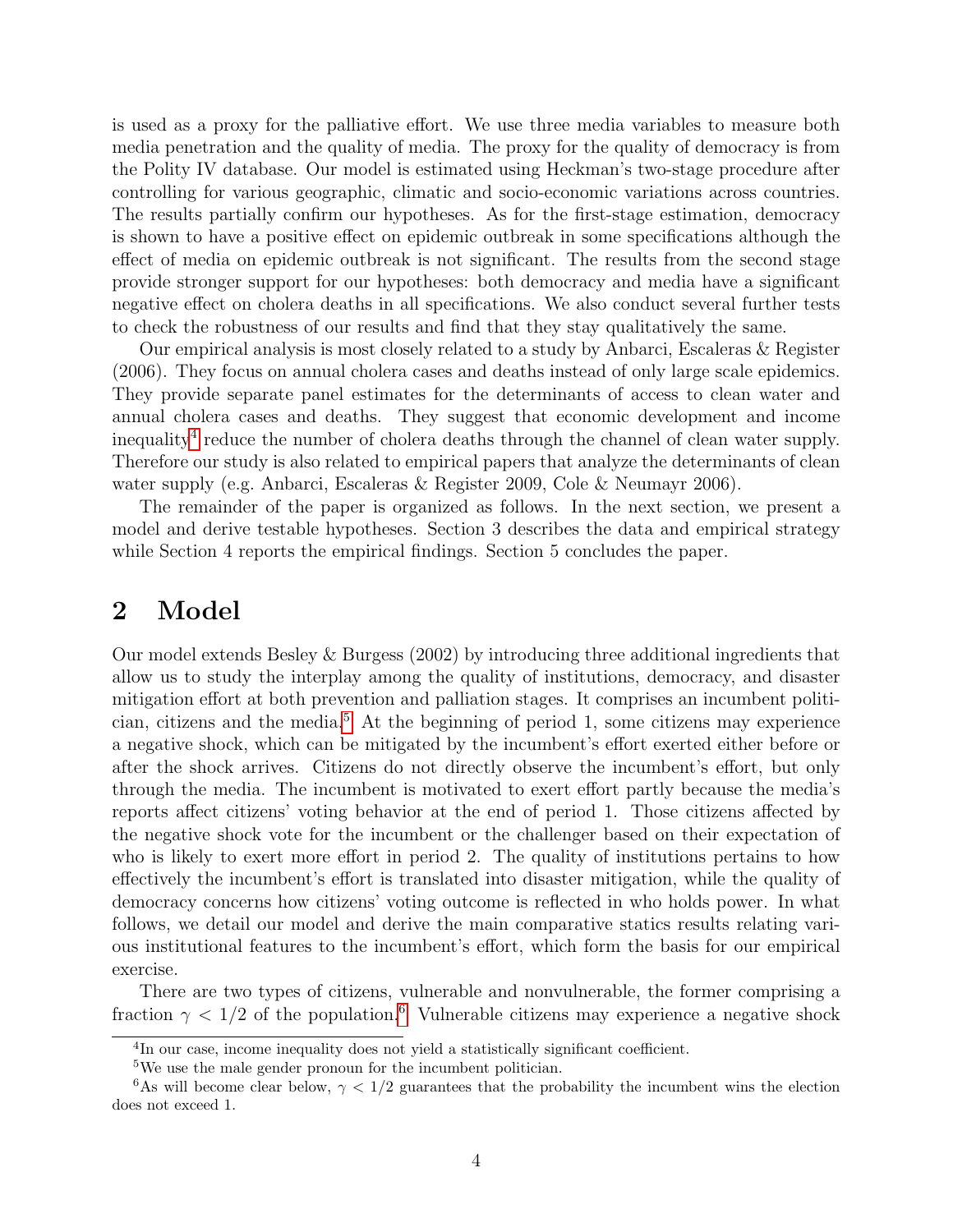which causes damage equal to k. To relate our model to the empirical part of this paper, we will call the negative shock an epidemic. The damage can be mitigated by two types of public action. First, the incumbent politician can exert effort  $e_1 \in [0, E_1]$  to reduce the likelihood of epidemic outbreak, which we call the preventive effort.<sup>[7](#page-5-0)</sup> We assume that the probability of epidemic outbreak is given by a twice-differentiable function  $\alpha(e_1)$  with  $0 < \alpha(E_1) < \alpha(0) < 1, \ \alpha'(e_1) < 0$  and  $\alpha''(e_1) > 0$ . Thus more preventive effort reduces the likelihood of epidemic outbreak but its marginal effect is decreasing. After the epidemic breaks out, the incumbent politician can further exert effort  $e_2 \in [0, E_2]$  to reduce the size of damage, which we call the palliative effort. The effect of palliative effort is given by a twice-differentiable function  $\beta(e_2)$  with  $0 = \beta(0) < \beta(E_2) < \gamma k$ ,  $\beta'(e_2) > 0$  and  $\beta''(e_2) < 0$ . Thus the palliative effort can reduce the size of damage but not entirely, and its marginal effect is decreasing. Given  $(e_1, e_2)$ , the net expected damage from the epidemic is then  $\alpha(e_1)[\gamma k - \beta(e_2)].$ 

The incumbent politician is one of the three types. The altruistic incumbent always exerts the maximal effort level in both stages:  $e_1 = E_1, e_2 = E_2$ . The selfish (and myopic) incumbent never exerts any effort in either stage:  $e_1 = e_2 = 0$ . The opportunistic incumbent is a rational economic agent, optimally choosing the preventive and palliative effort to maximize his payoff, which depends on the utility from holding office, the costs of effort provision, and the disutility that he attaches to citizens' suffering from the epidemic. The exact form of the opportunistic incumbent's objective will be spelt out as we go on. Citizens' prior beliefs assign a strictly positive probability on each type of incumbent.

Citizens do not directly observe the incumbent's effort but only through the media. As in Besley & Burgess (2002), we assume that the media's report is imperfect in that it only informs citizens whether positive effort has been exerted. The media's report may cover both types of effort. But the palliative effort is more likely to be newsworthy than the preventive effort in that urgency matters in news report. Therefore we assume that the media's report covers only the palliative effort.<sup>[8](#page-5-1)</sup> Given the extent of media activity m, let  $q(e_2, m)$  denote the fraction of vulnerable citizens who are informed. We assume  $q(0,m) = 0, q_m(e_2,m) > 0, q_{e_2}(e_2,m) > 0, q_{e_2m}(e_2,m) > 0$  and  $q_{e_2e_2}(e_2,m) < 0$  where subscripts denote partial derivatives. Thus vulnerable citizens are more likely to learn the incumbent's positive palliative effort if media activity increases and the incumbent puts in more effort although the marginal effect of the latter decreases. Moreover the positive crosspartial derivative implies that media activity increases the marginal effect of the incumbent's

<span id="page-5-0"></span><sup>&</sup>lt;sup>7</sup>In case of epidemics, examples of preventive effort include investment in sanitation and sewage system, and the provision of safe drinking water. In case of other natural disasters such as earthquakes or volcanic eruptions, the probability of disaster is more or less exogenous, hence the preventive effort also contributes to reducing the size of damage rather than the likelihood of disaster. This is the case considered by Cohen & Werker (2008) although they do not model the political economy aspect of natural disaster. Our model can be easily modified to account for this case, as shown in Appendix A.

<span id="page-5-1"></span><sup>8</sup>Although we do not explicitly model the media's objective, it is straightforward to formalize when reporting only the palliative effort can be optimal for the media. For example, suppose the media's revenue depends on the subscription rate and that citizens demand more news after the epidemic breaks out than before. Then, for some cost function, reporting only the palliative effort can be profit-maximizing for the media. Moreover, insofar as the probability citizens learn positive preventive effort through the media is less than the probability citizens learn positive palliative effort, our qualitative results hold. Thus we focus only on the media's report of palliative effort.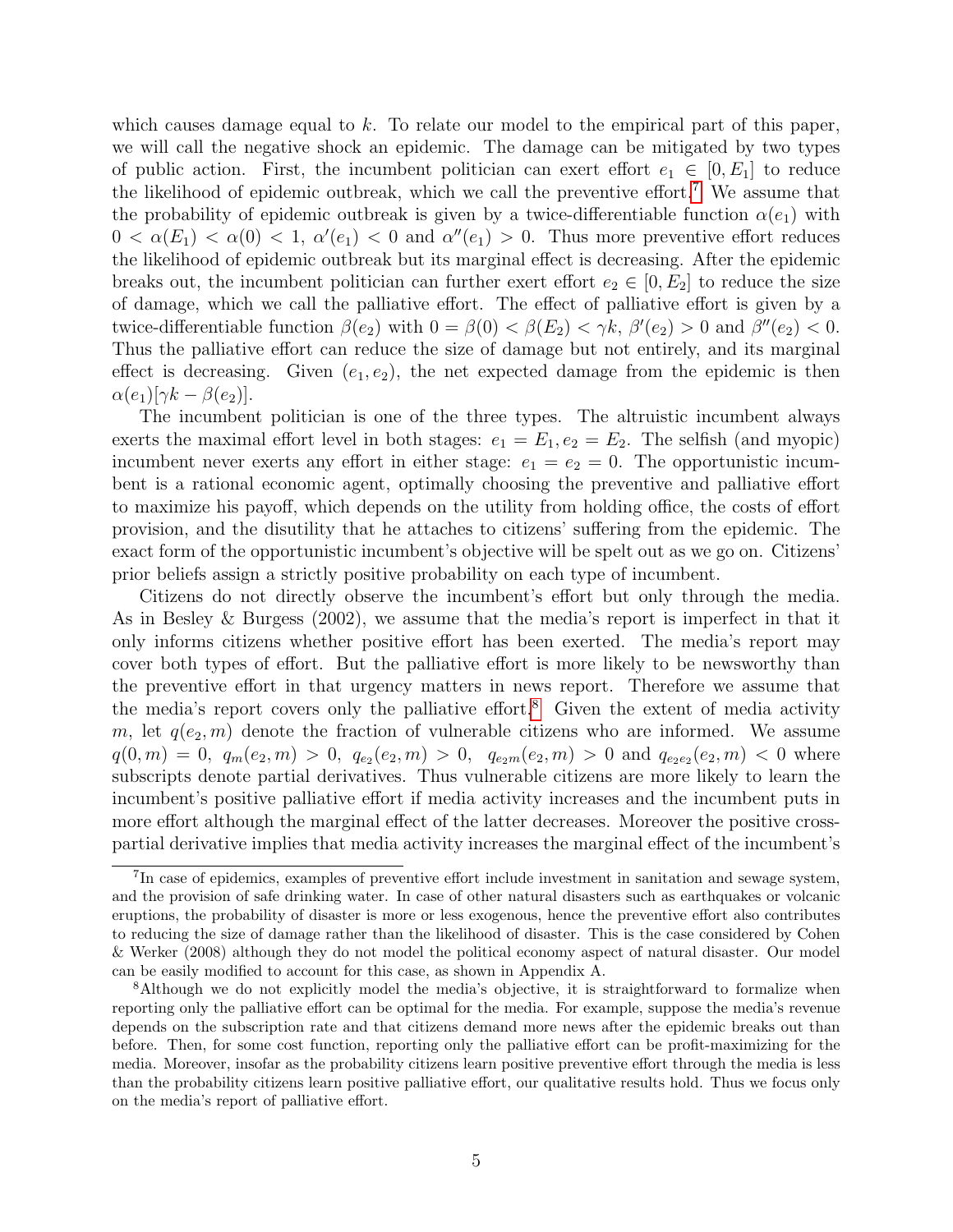effort on the fraction that is informed.

After citizens learn the incumbent's palliative effort at the end of period 1, there is an election in which the incumbent faces a randomly selected challenger. Citizens have the same prior beliefs about the challenger and the incumbent. Since vulnerable citizens may again face a negative shock in period 2, they would want to vote for the politician who is likely to exert more effort in period 2. The probability the incumbent is altruistic conditional on the observation of positive palliative effort is larger than the prior belief of the randomly selected challenger being altruistic. Thus all the vulnerable citizens who learned  $e_2 > 0$  through the media vote for the incumbent. The uninformed vulnerable citizens, a fraction  $1 - q(e_2, m)$ , have their prior beliefs about the incumbent's type unchanged. Thus they are indifferent between the incumbent and the challenger and, without loss of generality, we assume that a half of them vote for the incumbent. As in Besley & Burgess (2002), we assume that nonvulnerable citizens' votes are random: the fraction of nonvulnerable citizens who vote for the incumbent is given by v which is uniformly distributed on [0, 1]. Given  $e_2 > 0$ , the incumbent then wins the election if

$$
\gamma \left[ q(e_2, m) + \frac{1 - q(e_2, m)}{2} \right] + (1 - \gamma)v \ge 1/2.
$$

Focusing on the interior solution, the probability the incumbent wins the election is then<sup>[9](#page-6-0)</sup>

$$
\pi(e_2; m, \gamma) := \frac{1}{2} + \frac{\gamma q(e_2, m)}{2(1 - \gamma)}.
$$

As is clear from the above,  $\pi(e_2; m, \gamma) \in [1/2, 1), \pi(e_2; m, \gamma)$  increases in  $q(e_2, m)$ , and the maximum winning probability for the incumbent is  $1/(2(1 - \gamma))$  which is less than 1 since  $\gamma < 1/2$ .

How the election result is translated into change of government depends on how democratic political institutions are. Similar to Bhattacharyya & Hodler (2010), we measure the quality of democracy by a parameter  $\delta \in [0,1]$ , which is the probability the incumbent holds on to power even after losing the election. Thus  $\delta = 0$  corresponds to full democracy,  $\delta = 1$ corresponds to dictatorship, and political institutions are more democratic as  $\delta$  decreases. We assume that the incumbent who wins the election remains in power for certain.<sup>[10](#page-6-1)</sup> Then the incumbent who chooses  $e_2 > 0$  can expect to remain in office with probability

$$
P(e_2; m, \delta, \gamma) := \pi(e_2; m, \gamma) + \delta[1 - \pi(e_2; m, \gamma)].
$$
\n(1)

The following lemma is straightforward from  $(1)$  and the assumptions on  $q$ .

LEMMA. If the incumbent exerts positive palliative effort, then the probability he remains

<span id="page-6-0"></span><sup>&</sup>lt;sup>9</sup>We focus on the interior solution since our primary interest is in comparative statics of  $(e_1, e_2)$  with respect to various parameters.

<span id="page-6-1"></span><sup>&</sup>lt;sup>10</sup>Bhattacharyya & Hodler (2010) model the quality of democracy as the difference between the probability the incumbent stays in power after winning the election and the probability the incumbent stays in power after losing the election. Our parameterization is a special case where the first probability is 1.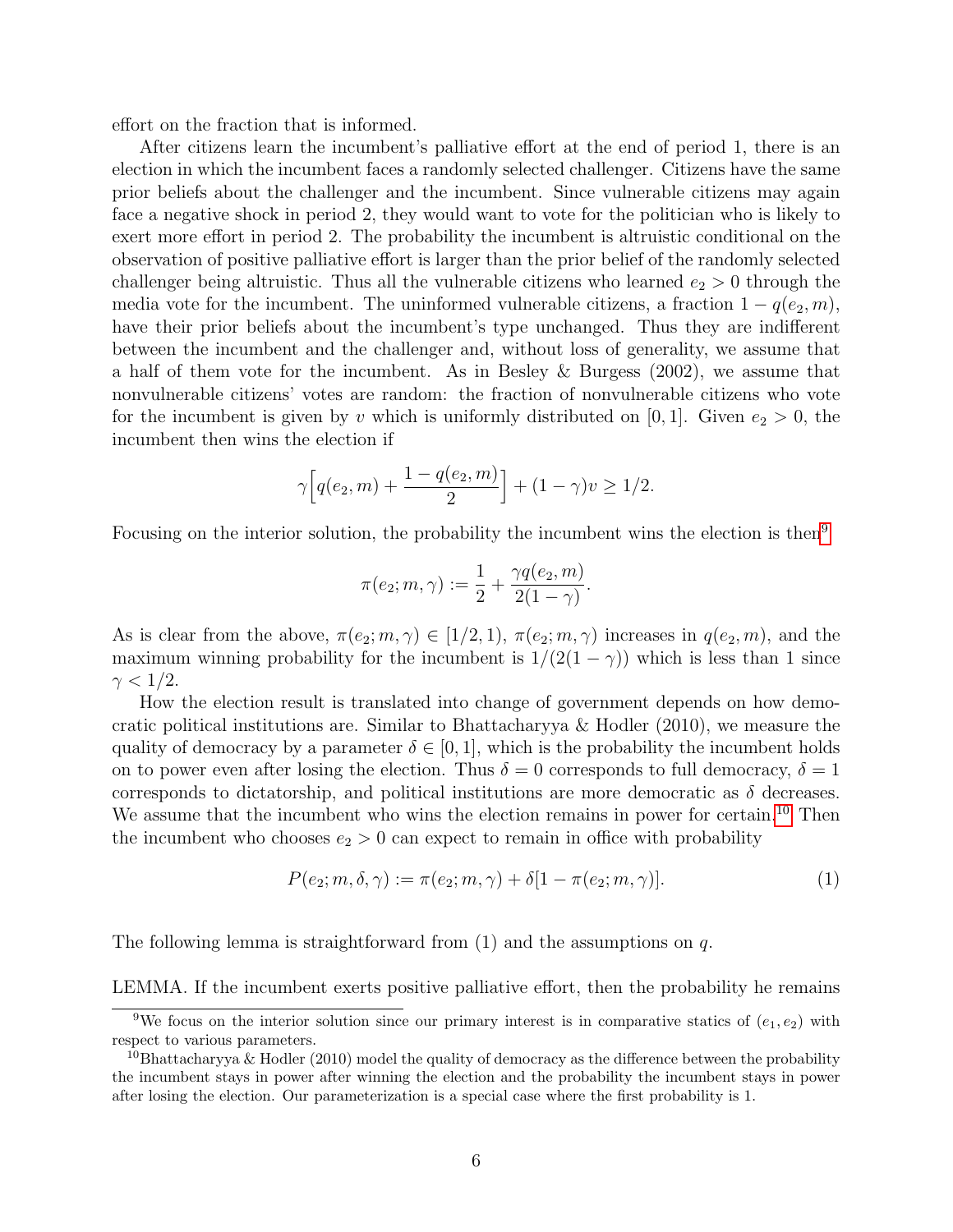in office increases in the level of palliative effort  $(P_{e_2} > 0)$ , the extent of media activity  $(P_m > 0)$ , and decreases in the quality of democracy  $(P_{\delta} > 0)$ . The marginal effect of the incumbent's palliative effort on the probability of holding office decreases in the level of palliative effort  $(P_{e_{2}e_{2}} < 0)$ , and increases in the extent of media activity  $(P_{e_{2}m} > 0)$  and the quality of democracy  $(P_{e_2\delta} < 0)$ .

We now turn to the opportunistic incumbent's objective function. He derives utility from holding office, denoted by  $\Omega$ , and disutility from exerting effort. We proxy the quality of institutions by the extent to which the incumbent's effort is translated into effective disaster mitigation. Specifically we assume that, in order to exert one unit of effective preventive effort, the incumbent has to put in  $1+\tau$  units of effort where  $\tau \geq 0.11$  $\tau \geq 0.11$  Then larger  $\tau$  implies a less effective channel through which the incumbent's effort is reflected in disaster mitigation. For example, this may be due to corruption down in the policy hierarchy, red tapes, slower administrative processes, etc. As for the incumbent's palliative effort, we assume that one unit of effective effort requires  $1 + \epsilon(m)\tau$  units of effort where  $\epsilon(0) = 1, \epsilon'(m) < 0$  and  $\epsilon(m)$  approaches zero as m increases. That is, the quality of institutions becomes less of an issue in the post-epidemic stage as media activity increases. This is because, during a major disaster, a lot of attention is focused on government response, where the media play a major role. Thus media scrutiny will make it more difficult for corruption to persist or bureaucrats to delay the relief process.<sup>[12](#page-7-1)</sup> Finally the incumbent also derives disutility from citizens' suffering from the epidemic and we denote the welfare weight by  $\theta > 0$ .

Given preventive effort  $e_1$ , the epidemic breaks out with probability  $\alpha(e_1)$ . In this event, the above discussions lead to the incumbent's expected utility from choosing  $e_2$  equal to  $P(e_2; m, \delta, \gamma)\Omega - \theta[\gamma k - \beta(e_2)] - [1 + \epsilon(m)\tau]e_2$ . If the epidemic does not break out with probability  $1 - \alpha(e_1)$ , then the incumbent wins the election with probability  $1/2$  and stays in power with probability  $(1 + \delta)/2$ . Thus his expected utility in this case is  $((1 + \delta)\Omega)/2$ . Putting all these together, the opportunistic incumbent chooses  $(e_1, e_2)$  to maximize his objective function<sup>[13](#page-7-2)</sup>

$$
V(e_1, e_2) := \alpha(e_1) \{ P(e_2; m, \delta, \gamma) \Omega - \theta[\gamma k - \beta(e_2)] - [1 + \epsilon(m)\tau]e_2 \} + [1 - \alpha(e_1)] \left[ \frac{(1+\delta)\Omega}{2} \right] - (1+\tau)e_1.
$$
\n(2)

<span id="page-7-0"></span>We assume that the incumbent's problem has an interior solution. Then the first-order

<sup>&</sup>lt;sup>11</sup>An alternative way to model this is that one unit of incumbent's effort is translated into  $1/(1 + \tau)$  units of effective effort. These two approaches are equivalent after suitable normalization.

<span id="page-7-1"></span> $12$ In this sense, the quality of institutions refers to the more malleable part such as corruption rather than established bureaucracy. Public attention during the disaster relief may stop corruption temporarily although it may return afterwards. On the other hand, it is harder and takes longer to change established bureaucracy. In our empirical analysis, we proxy the quality of institutions by a measure of corruption control.

<span id="page-7-2"></span><sup>&</sup>lt;sup>13</sup>This objective function can be suitably modified to justify the assumed behavior by other types of incumbent. For example, the altruistic type does not derive any utility from holding office, nor disutility from exerting effort, and assigns the welfare weight  $\theta = 1$ . The selfish (and myopic) type does not care about staying in power, nor citizens' suffering, hence  $\theta = 0$ .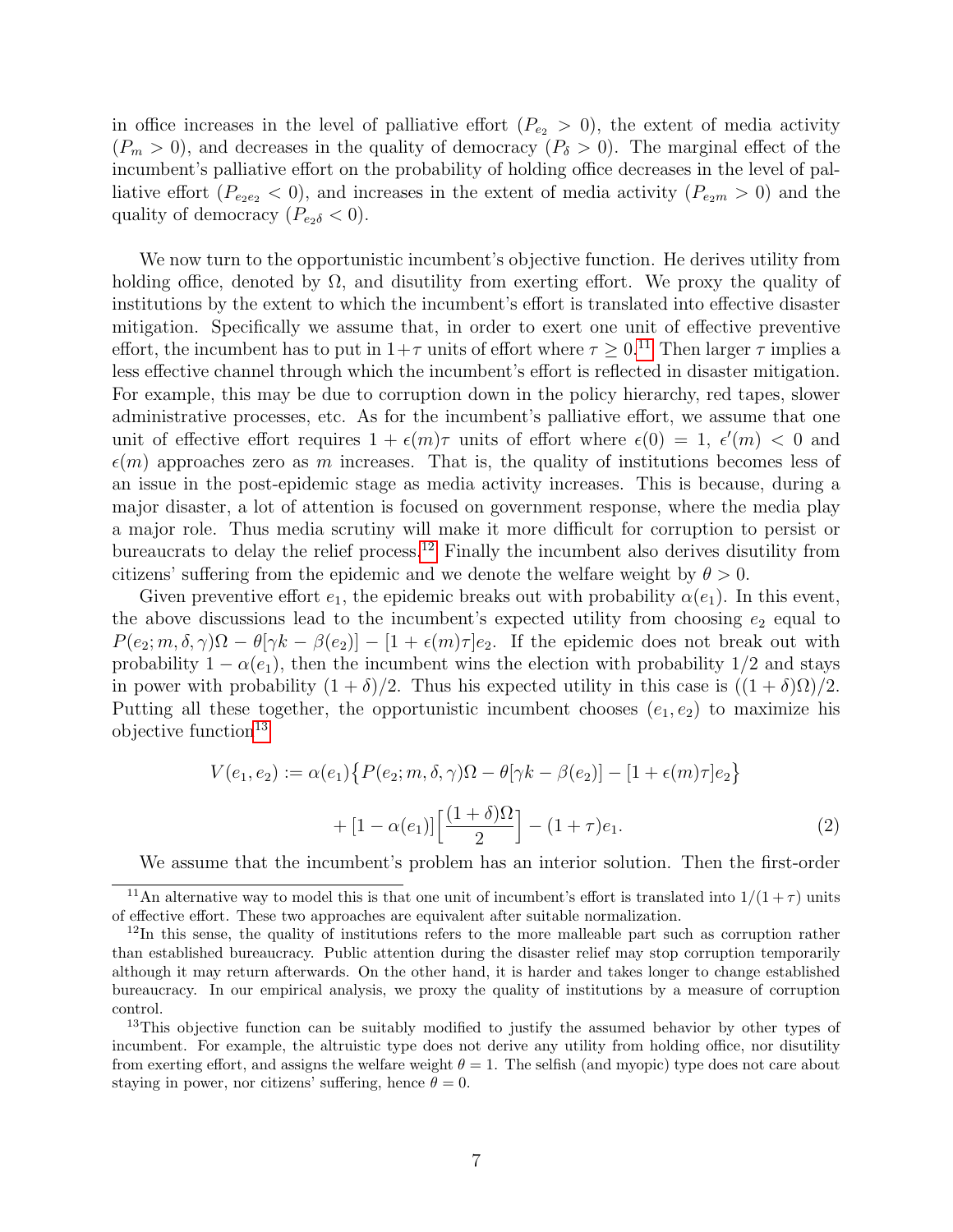conditions are

$$
V_{e_1} = \alpha'(e_1)\Delta - (1+\tau) = 0,\t\t(3)
$$

$$
V_{e_2} = \alpha(e_1)[P_{e_2}\Omega + \theta\beta'(e_2) - (1 + \epsilon(m)\tau)] = 0
$$
\n(4)

where  $\Delta := [P-(1+\delta)/2]\Omega - \theta[\gamma k - \beta(e_2)] - [1+\epsilon(m)\tau]e_2$ . Observe first that (3) implies  $\Delta < 0$ , or the incumbent's utility in the epidemic event is smaller than that in the non-epidemic event so that he would optimally choose  $e_1$  to reduce the probability of epidemic. Otherwise,  $V_{e_1} < 0$ , hence  $e_1 = 0$ . Next we note from (4) that  $P_{e_2}\Omega + \theta \beta'(e_2) = 1 + \epsilon(m)\tau$ , which implies that the incumbent's optimal palliative effort equates its marginal cost  $1 + \epsilon(m)\tau$ to the marginal benefit, the latter being the sum of utility from holding office through the increase in the probability of staying in power and the reduction in citizens' suffering. Given these first-order conditions, it is easy to check that  $V(e_1, e_2)$  is strictly concave in  $(e_1, e_2): V_{e_1e_1} = \alpha''(e_1)\Delta < 0, V_{e_1e_2} = V_{e_2e_1} = 0, V_{e_2e_2} = \alpha(e_1)[P_{e_2e_2}\Omega + \theta\beta''(e_2)] < 0$ , and  $|H| := V_{e_1e_1}V_{e_2e_2} - V_{e_1e_2}^2 > 0$ . These observations and Lemma lead to our main comparative statics results.

PROPOSITION. As voters have greater media access, the opportunistic incumbent exerts less preventive effort  $(\partial e_1/\partial m < 0)$  and more palliative effort  $(\partial e_2/\partial m > 0)$ . As the quality of democracy improves, the opportunistic incumbent exerts less preventive effort  $(\partial e_1/\partial \delta > 0)$  and more palliative effort  $(\partial e_2/\partial \delta < 0)$ . As the quality of institutions improves, the opportunistic incumbent exerts more preventive effort  $(\partial e_1/\partial \tau < 0)$  if and only if  $1 + \alpha'(e_1)\epsilon(m)e_2 > 0$ , and more palliative effort  $(\partial e_2/\partial \tau < 0)$  although the latter effect approaches zero as media activity increases  $(lim_{m\to\infty}\partial e_2/\partial \tau = 0)$ .

*Proof.* For the comparative statics with respect to m, total differential of (3) and (4) leads to

$$
\frac{\partial e_1}{\partial m} = \frac{-1}{|H|} [V_{e_2 e_2} \alpha'(e_1)(P_m \Omega - \epsilon'(m)\tau e_2)] < 0, \ \frac{\partial e_2}{\partial m} = \frac{-1}{|H|} [V_{e_1 e_1} \alpha(e_1)(P_{e_2 m} \Omega - \epsilon'(m)\tau)] > 0
$$

where the inequalities follow from  $\alpha'(e_1) < 0$ ,  $\epsilon'(m) < 0$  by assumption,  $|H| > 0$ ,  $V_{e_2e_2} < 0$ ,  $V_{e_1e_1}$  < 0 as shown previously, and  $P_m > 0$ ,  $P_{e_2m} > 0$  by Lemma. Similarly we have

$$
\frac{\partial e_1}{\partial \delta} = \frac{-1}{|H|} [V_{e_2 e_2} \alpha'(e_1)(P_\delta - 1/2)\Omega] > 0, \quad \frac{\partial e_2}{\partial \delta} = \frac{-1}{|H|} [V_{e_1 e_1} \alpha(e_1) P_{e_2 \delta} \Omega] < 0
$$

since  $P_{\delta} - 1/2 = 1/2 - \pi < 0$  and  $P_{e_2\delta} < 0$  by Lemma. For  $\tau$ , similar steps lead to

$$
\frac{\partial e_1}{\partial \tau} = \frac{1}{|H|} [V_{e_2 e_2} (1 + \alpha'(e_1)\epsilon(m)e_2)] < 0 \text{ iff } 1 + \alpha'(e_1)\epsilon(m)e_2 > 0,
$$
  

$$
\frac{\partial e_2}{\partial \tau} = \frac{1}{|H|} [V_{e_1 e_1} \alpha(e_1)\epsilon(m)] < 0.
$$

Since 
$$
\epsilon(m)
$$
 approaches zero as m increases,  $\partial e_2/\partial \tau$  approaches zero as m increases.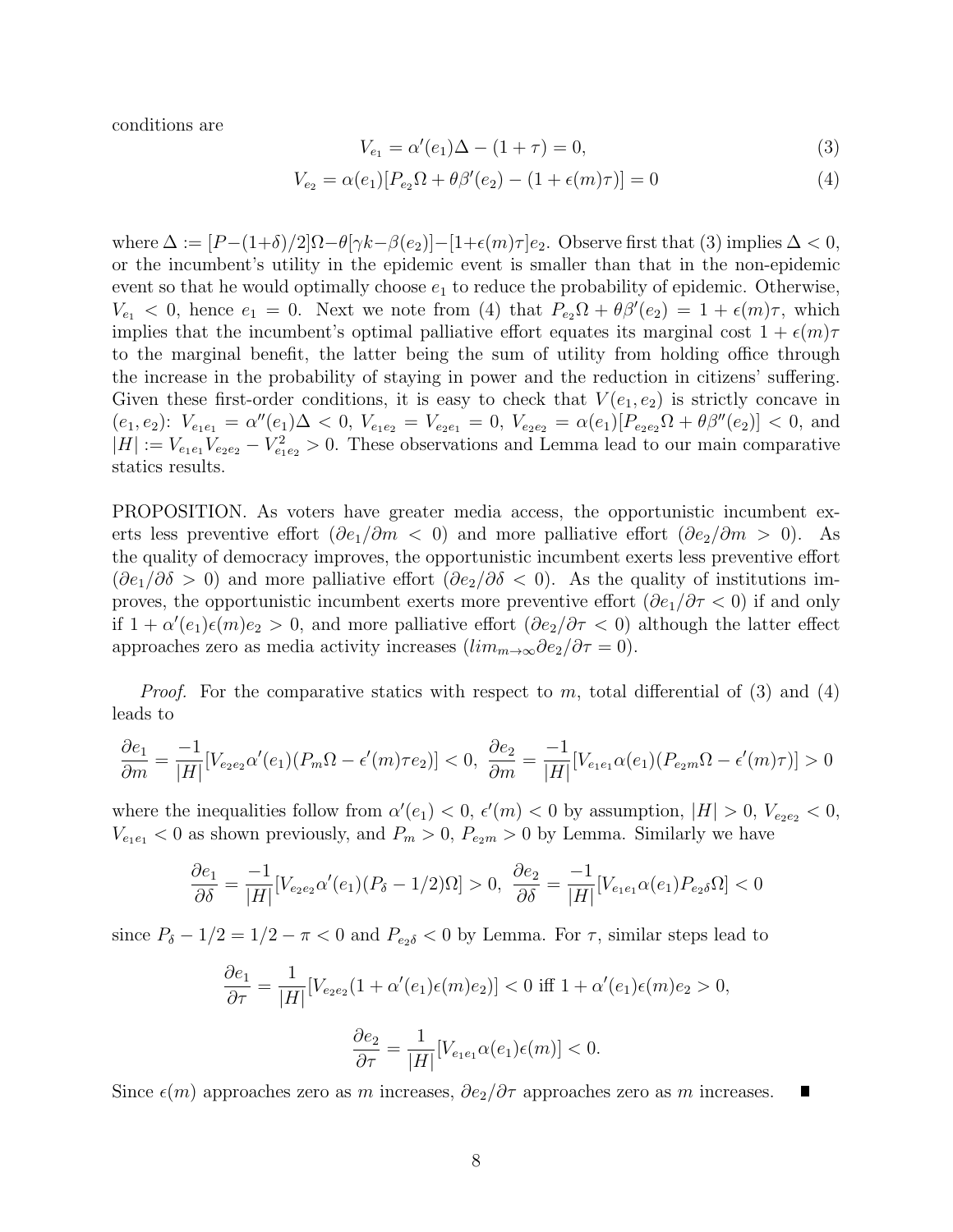The above proposition shows how the incumbent's effort responds to various institutional features. As for the palliative effort, the intuition is quite clear. Given that only the palliative effort attracts media attention, more media activity increases the marginal value of palliative effort as it increases the chance the incumbent wins the election and stays in power. More democratic institutions imply that election results are more relevant, which again raises the marginal value of palliative effort. Better quality of institutions implies lower marginal cost of palliative effort, hence has a positive effect on the palliative effort. However more media activity in the post-epidemic stage makes corruption more difficult to thrive, which makes the marginal cost of palliative effort independent of the quality of institutions.

The channel through which these institutional features affect the preventive effort is via the incumbent's cost-benefit comparison of the epidemic versus non-epidemic event. If the incumbent puts in more preventive effort, then the likelihood of epidemic event decreases, and so is the likelihood the incumbent is subject to public scrutiny through the media. On the other hand, the media are irrelevant in the non-epidemic event. Therefore, as media activity increases, the incumbent benefits more in the epidemic event than in the non-epidemic event provided that he subsequently chooses the optimal palliative effort. This implies that higher media activity leads to less preventive effort as it makes the epidemic event more likely. A similar reasoning can be applied to the relation between the incumbent's choice of preventive effort and the quality of democracy. As the quality of democracy deteriorates, the incumbent benefits more in the non-epidemic event than in the epidemic event. It is because the change in the probability the incumbent stays in power is  $P_\delta = 1 - \pi$  in the epidemic event, which is less than 1/2, the change in the probability the incumbent stays in power in the non-epidemic event. The flip side is that the incumbent benefits more in the epidemic event when the quality of democracy improves, in which case the incumbent will put in less preventive effort. As for the effect of institutional quality, we note that  $V_{e_1\tau} = -1 - \alpha'(e_1)e_2$ . Thus the condition  $1 + \alpha'(e_1)\epsilon(m)e_2 > 0$  implies that the incumbent's marginal cost of  $e_1$ increases as  $\tau$  increases, or the quality of institutions deteriorates.

# 3 Empirical Analysis

Our main theoretical findings of the previous section concern the differential effects of media and democracy on government action before and after a natural disaster. That is, more media activity and more developed democracy both have positive effects on government response to a natural disaster, but negative effects on the preventive measures government can take before the disaster. On the other hand, better institutional quality has a positive effect on government action both before and after the disaster, although its effect on post-disaster response decreases in media activity. We empirically examine these implications below.

An empirical test of our model is not straightforward for two reasons. First, the existing data on natural disasters do not contain enough comparable information on the preventive and palliative effort across countries. Therefore, the existing empirical literature on the crosscountry analysis of the fatalities from natural disasters (e.g. Anbarci, Escaleras & Register 2005, Kahn 2005, Anbarci et al. 2006) uses an outcome-based approach. For example, instead of collecting data on prevention and relief expenses, Anbarci et al. (2006) use the probability of an event or the magnitude of a disaster (e.g. death toll) to infer a country's preventive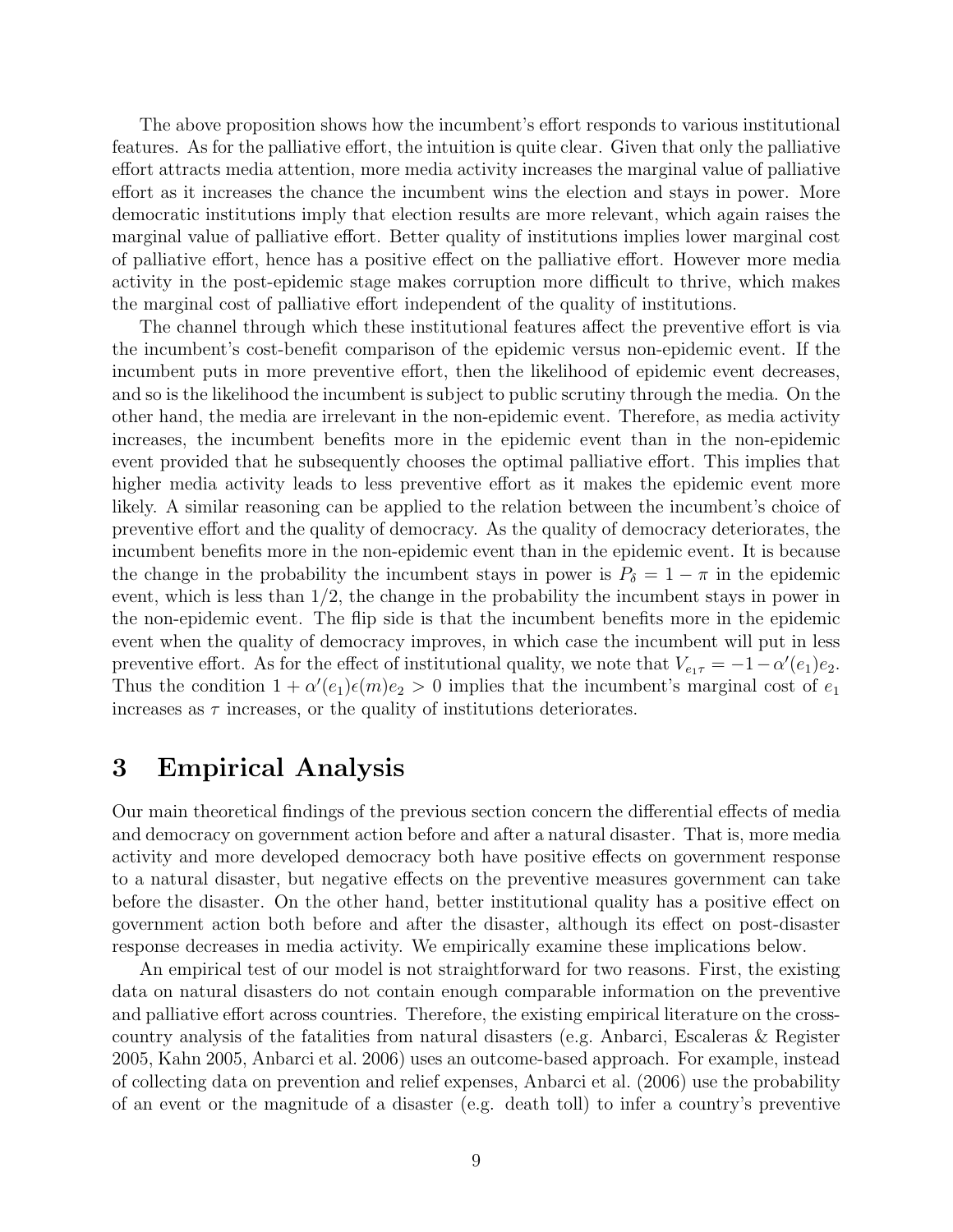effort. This approach builds the basis for our empirical analysis. The second one is the twostage feature of our model. The studies using natural disaster data have their main focus on the determinants of preventive measures. Testing our theoretical predictions using typical natural disaster data is not possible because the data do not allow us to distinguish between the preventive and palliative effort. The occurrence and magnitude of a natural disaster are mainly influenced by preventive measures and most of the fatalities occur from the event itself. Palliative action comprises mainly post-disaster relief such as building shelters, rebuilding infrastructure and housing, and providing financial assistance. Although some information on financial relief by the government is available, it is impossible to retrieve all the information on the total palliative effort. In addition, using only the data on financial relief would be prone to a measurement error and bias our results. Thus we need to choose a natural disaster where an outcome-based approach can be applied for inference on the preventive as well as palliative effort. An example of such a natural disaster is large-scale diarrhoeal epidemics.

### 3.1 Data and Variables

Diarrhoeal epidemics include diseases such as cholera, dysentery, and schistosomiases. The major cause is the lack of safe drinking water caused by insufficient infrastructure and bad hygiene as well as large-scale natural disasters. In contrast to natural disasters such as earthquakes and storms, diarrhoeal epidemics allow us to apply an outcome-based approach to analyze the effect of preventive as well as palliative effort. Controlling for a country's predisposition to diarrhoeal diseases via a number of geographic, climatic and socio-economic variables, we are able to identify the impact of media activity, institutional quality and democracy on preventive measures by comparing the probability that an epidemic occurs. Once an epidemic occurred, the outcome of the epidemic (e.g. the number of fatalities) depends on the government's palliative effort (e.g. providing safe drinking water to prevent a further spread of the epidemic, medical assistance).

Our data on cholera epidemics are from the most comprehensive data set on disasters and humanitarian catastrophes, EM-DAT by the Centre for Research on the Epidemiology of Disasters (CRED). EM-DAT has collected around 12,000 reports on the comprehensive list of natural disasters divided into five subgroups of geophysical, meteorological, hydrological, climatological, and biological disasters. A natural disaster has to meet at least one of the following criteria in order to be included in the database: 10 or more people reported killed; 100 or more people reported affected; declaration of a state of emergency; call for international assistance. We use information from EM-DAT to construct two dependent variables. The first one is a dummy variable, *Epidemic*, that switches to 1 if a country suffered from at least one major cholera outbreak in a given year and zero otherwise. The second one is a magnitude variable that accounts for the number of fatalities from a given cholera event,  $Ln(1 + fatalities)$ . Our data set contains information on 324 major cholera epidemics in 91 countries from 1979 to 2006. The full list is reported in Table [1.](#page-20-0) Given that we were not able to collect data for all the explanatory variables for all country-year observations used in this study, our baseline estimation uses information on about 200 epidemics. This leads to a total number of country-year observations in the first stage estimation of around 1,960, where 201 observations are coded with  $Epidemic = 1$  and the remaining 1,759 are coded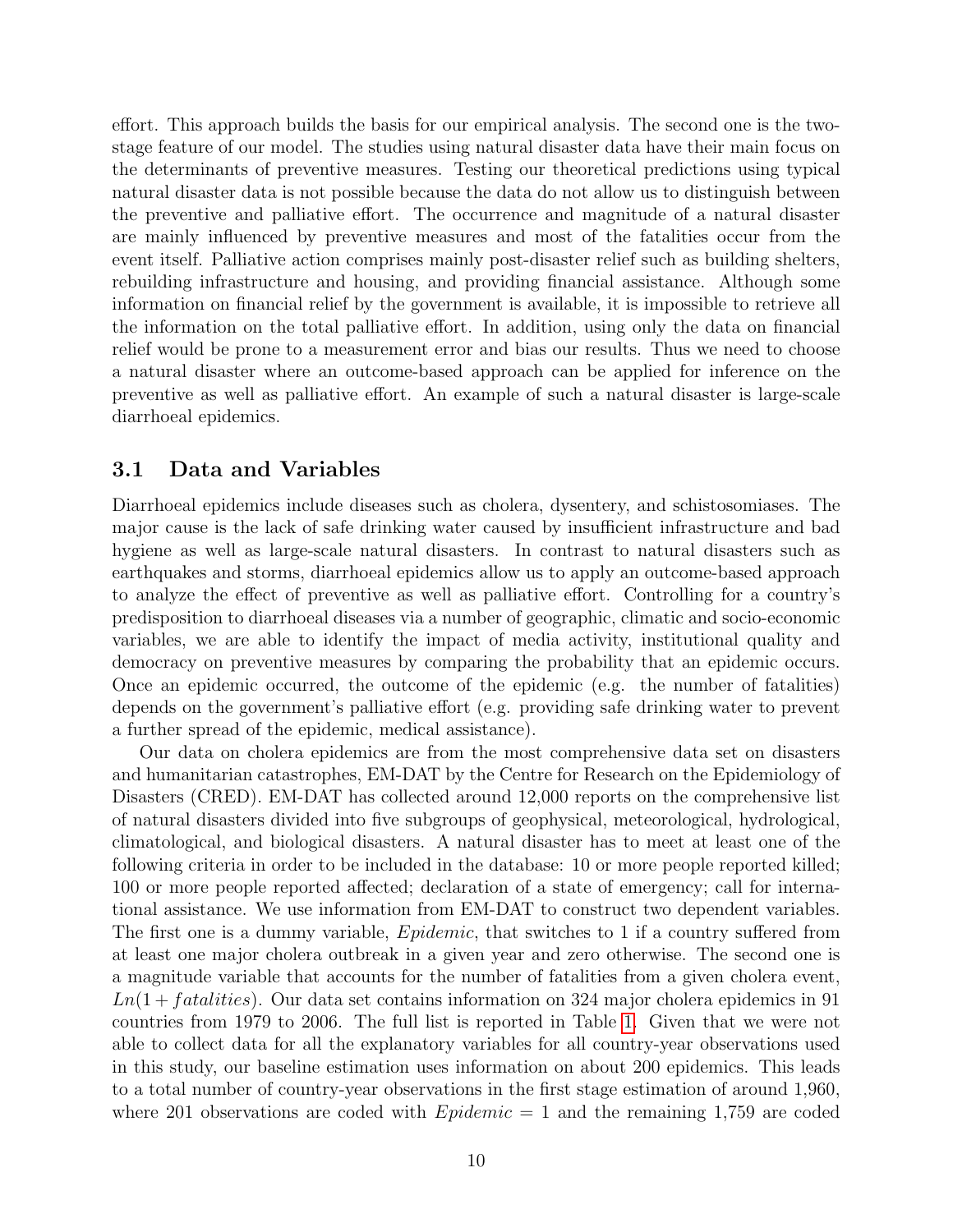#### $-$  Table [1](#page-20-0) goes about here.  $-$

Our variable for the quality of democracy, Democracy, is constructed from the Polity IV database by Marshall & Jaggers (2005). Polity IV defines democracy and autocracy along a line of different indicators such as the competitiveness and regulation of political participation, the openness and competitiveness of executive recruitment, and the constraints on the executive. We re-scale the original indicator such that it ranges from 0 to 1, with higher values implying more democratic institutions. To account for the quality of institutions in the public sector, we define a variable Corruption Control, which is taken from the "Control of Corruption" variable from the governance database developed by Kaufmann, Kraay & Mastruzzi (2008). This indicator reflects perceptions of corruption, conventionally defined as the exercise of public power for private gain. It combines corruption in different areas such as the business environment, political and public area.

Existing empirical studies on the effect of media on economic outcomes use several different variables for media. Besley & Burgess  $(2002)$  and Strömberg  $(2004)$  use measures of media penetration (e.g. radios or newspapers per capita), while Brunetti & Weder (2003) and Coyne & Leeson (2009) use media freedom variables. Although more recent studies use more detailed information such as actual media content (Snyder & Strömberg 2010), the access to independent media (Enikolopov et al. 2010), or availability of news in the local language (Oberholzer-Gee & Waldfogel 2009), such detailed information is not available at the cross-country level. Thus we use a set of three media variables to proxy both media penetration and media freedom. The first two are quantitative measures of media activity in the country, the number of televisions per  $1,000$  inhabitants,  $TV$ , and daily newspaper circulation per 1,000 inhabitants, Newspapers. [14](#page-11-0) The data come from Banks (2004) international database. The third variable is a qualitative measure, Freedom of the press, and we use the most widely used measure, the 'Freedom of the Press' indicator by Freedom House. This is a composite indicator that combines three sub-components: press laws and regulations; political pressures and controls on the media; economic influences and repressive actions against the press.

The first set of additional control variables accounts for geographic and climatic variations that explain a country's predisposition to diarrhoeal diseases. Given that most diarrhoeal diseases are waterborne, we use the country's mean distance to the nearest inland navigable river (Gallup, Sachs & Mellinger 1999), Distance to river, and GIS-information on the country's exposure to flood risk (Dilley et al. 2005), Flood Distr. In addition, we account for continent specific fixed effects.[15](#page-11-1) Our set of socio-economic controls contains the natural log of GDP per capita (in constant US dollar), population density, government expenditure as a fraction of GDP, and the proportion of population with access to safe drinking water. All of these variables are taken from the World Development Indicators (World Bank 2008). The definition of all the variables used in this study and their data sources are summarized

<span id="page-11-0"></span><sup>14</sup>We also used another media variable, radios per 1,000 inhabitants, but did not obtain any significant results.

<span id="page-11-1"></span><sup>&</sup>lt;sup>15</sup>Alternative geographical and climatic variables such as absolute latitude, fraction of population living in the tropics, precipitation and mean temperature are not statistically significantly different from zero.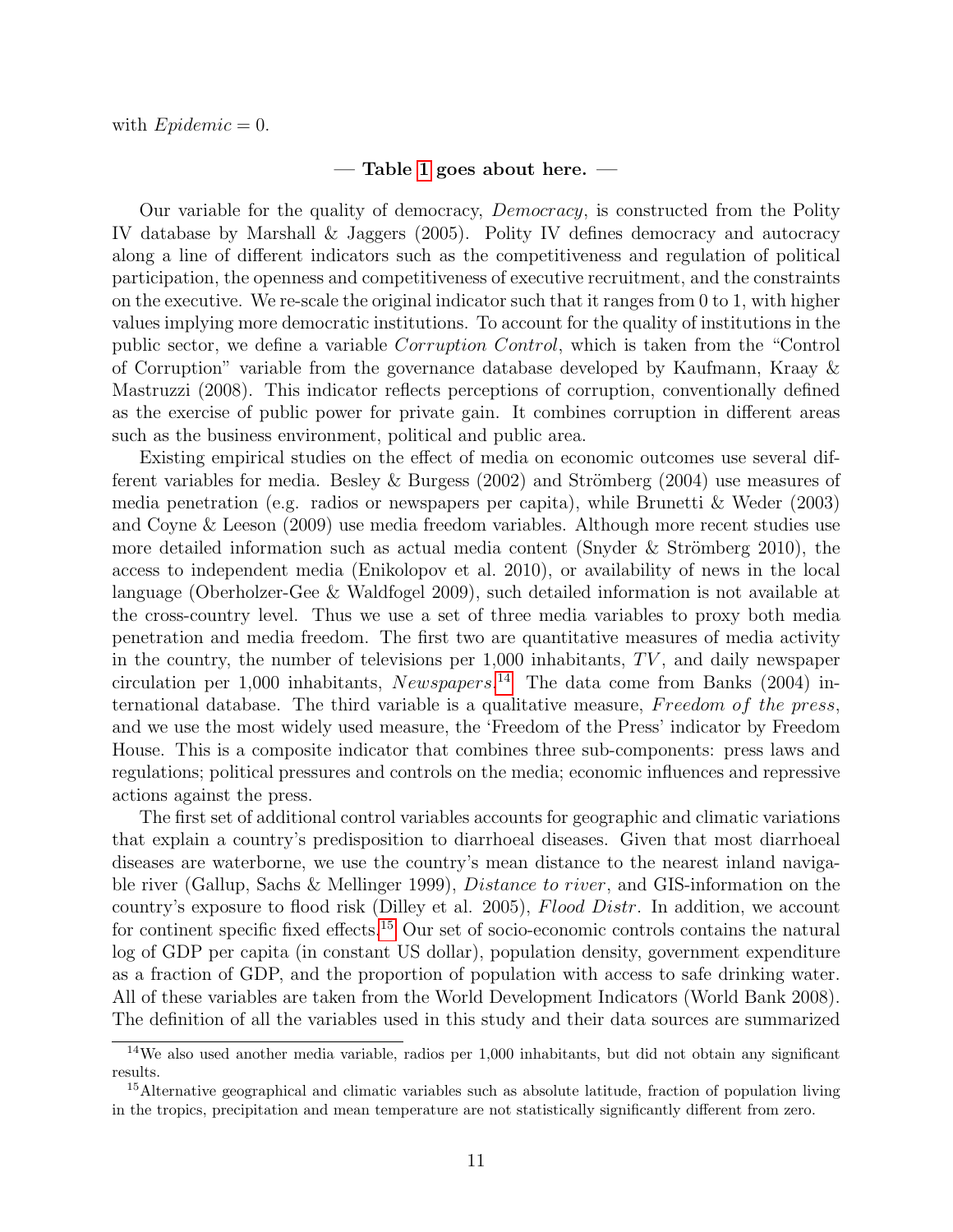in Appendix B. Table [2](#page-21-0) presents the descriptive statistics.

#### $-$  Table [2](#page-21-0) goes about here.  $-$

### 3.2 Empirical Strategy

Our model consists of two stages. The first stage (*outbreak stage*) defines the cases where an actual cholera epidemic broke out. The selection variable is a latent variable  $y_1$  that equals one if at least one cholera epidemic was reported.

$$
y_1 = \begin{cases} 1 & \text{if } \quad Epidemic, \\ 0 & \text{if } \quad no \quad Epidemic. \end{cases} \tag{5}
$$

The second stage (*magnitude stage*) specifies that fatalities are observed only if an epidemic broke out.

$$
y_2 = \begin{cases} \text{Fatalities} & \text{if} \quad \text{Epidemic,} \\ - & \text{if} \quad \text{no Epidemic.} \end{cases} \tag{6}
$$

Based on the above, we have the following system of equations:

<span id="page-12-0"></span>
$$
y_1 = \mathbf{X}_1' \boldsymbol{\beta} + u_1,\tag{7}
$$

<span id="page-12-1"></span>
$$
y_2 = \mathbf{X}_2' \boldsymbol{\gamma} + u_2 \tag{8}
$$

where  $\mathbf{X}'_i$ ,  $i = 1, 2$ , are vectors of explanatory variables,  $\boldsymbol{\beta}$  and  $\boldsymbol{\gamma}$  are vectors of coefficients to be estimated, and  $u_i$ ,  $i = 1, 2$ , are the error terms for the first and the second stage, respectively. As shown in our theoretical model, the outcomes in the outbreak and magnitude stage are correlated: the first-order conditions in  $(3)$  and  $(4)$  show that  $e_1$  and  $e_2$  both depend on the same set of parameters and the choice of  $e_1$  depends on the subsequent choice of  $e_2$ . This suggests that the error terms  $u_1$  and  $u_2$  are correlated as well. We make the standard assumption that the errors are jointly normally distributed and homoscedastic so that

$$
\left[\begin{array}{c} u_1 \\ u_2 \end{array}\right] \sim \mathcal{N} \left\{ \left[\begin{array}{c} 0 \\ 0 \end{array}\right], \left[\begin{array}{cc} 1 & \rho \\ \rho & 1 \end{array}\right] \right\} \tag{9}
$$

where  $\rho$  denotes the correlation between the first and second stage errors. For example, at the beginning of a rainy season, a country may experience above-average rainfall and, as a result, its government anticipates a higher likelihood of a cholera outbreak. Based on this expectation, the government may decide on additional palliative measures such as increased supply of bottled water or medicine to mitigate the effects of an epidemic. This unobserved government expectation is captured by the error terms  $u_1$  and  $u_2$ . If the unobserved, unusual rainfall patterns push the government to stock up additional palliative measures and the government's anticipation about a higher likelihood of cholera outbreak turns out to be correct, the error terms will be negatively correlated as more palliative effort reduces fatalities. This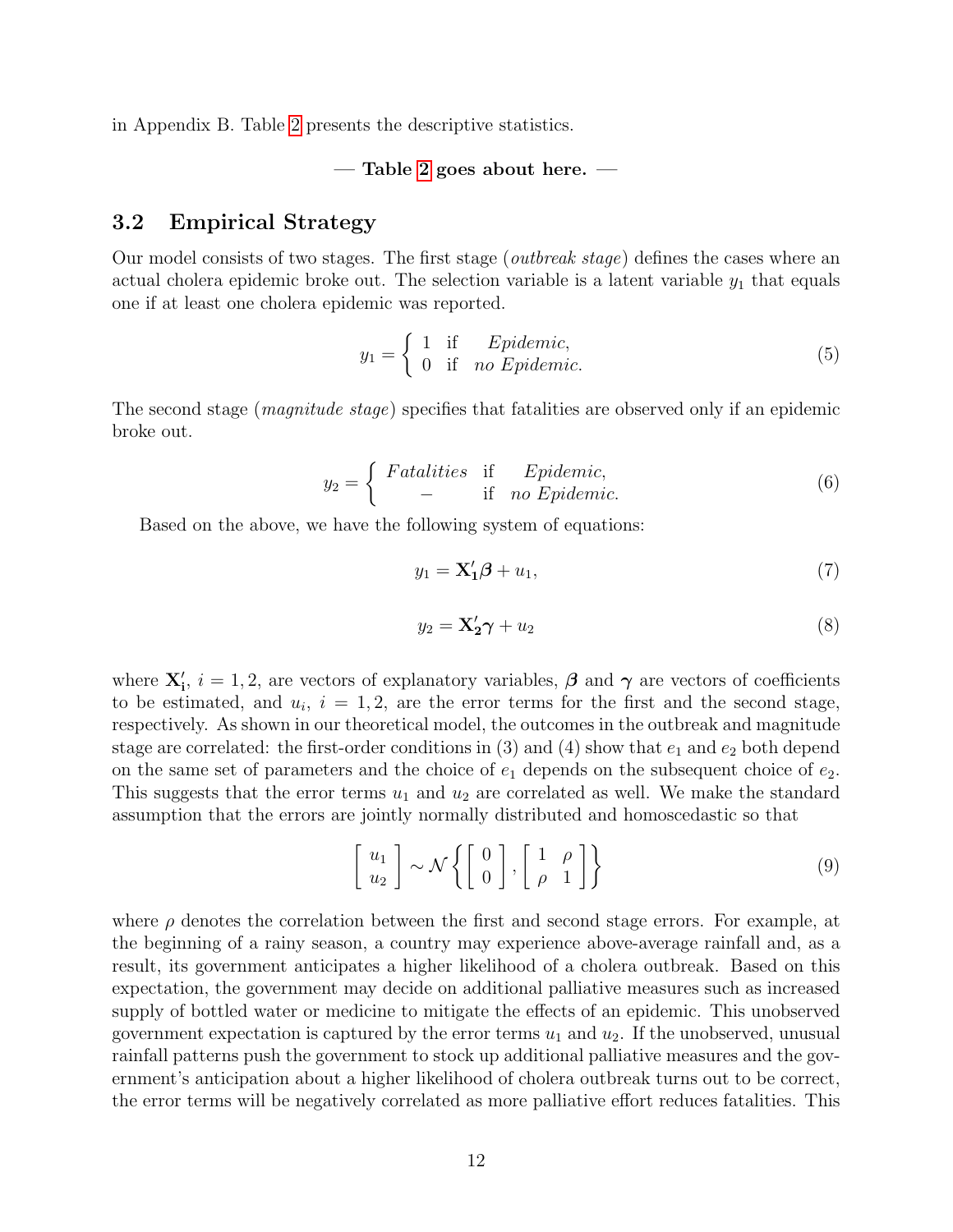would result in  $\rho < 0$ . Alternatively, cholera outbreaks and resulting fatalities are often driven by unique combinations of local socio-economic conditions and regional short-term climatic conditions that we are unable to control for. An example would be an outbreak of regional violence combined with heavy rainfall in the region. In this case  $\rho$  would have a positive sign. In either case,  $\rho \neq 0$  indicates that OLS yields inconsistent estimates of  $\gamma$ .

We follow the two-stage procedure of Heckman (1976) and Heckman (1978) to overcome this problem. In the first stage, we estimate eq. [\(7\)](#page-12-0) using a probit estimator. The predicted values of  $\beta$ ,  $\hat{\beta}$ , are then used to calculate the inverse Mills ratio,  $\lambda = \phi(\mathbf{X}_1'\hat{\beta})/\Phi(\mathbf{X}_1'\hat{\beta})$ , where  $\phi$  denotes the pdf and  $\Phi$ , the cdf. In the second stage, we augment eq. [\(8\)](#page-12-1) by  $\lambda$  and estimate the following equation using OLS:

$$
y_2 = \mathbf{X}_2' \boldsymbol{\gamma} + \rho \lambda + \epsilon. \tag{10}
$$

The application of a sample selection model requires unique information in the explanatory variables  $X'_1$  and  $X'_2$  to separately identify the parameters in the outbreak and magnitude stage. A major trigger for cholera epidemics is an external shock to a country's supply of safe drinking water. Natural disasters, floods in particular, are considered to be one of these shocks. In order to account for the magnitude of a flood, we use the number of fatalities from a flood and take its natural log,  $Ln(Flood$  Kills). Major floods can damage water and sanitation infrastructures causing a contamination of drinking water and food. Flood victims then run the risk of cholera infection from ingesting contaminated water and food. Cholera has a rather short incubation period of between 1 and 5 days, which makes it hard for the government to control the outbreak of an epidemic. However, quick palliative effort such as the distribution of potable water and immunization can limit further transmission of the disease. In addition, emergency disease surveillance helps to decrease the fatality rate (Woodruff, Toole, Rodrigue, Brink, Mahgoub, Ahmed & Babikar 1990). Therefore, one could argue that  $Ln(Flood~Kills)$  fulfills the exclusion criteria. In addition, using  $Ln(Flood~Kills)$  in the second stage regressions shows no correlation between the selection variable and number of fatalities from cholera.[16](#page-13-0)

# 4 Results

The results from the first-stage estimation are presented in Table [3.](#page-22-0) Columns  $(1)$  -  $(6)$ show separately the estimated coefficients for each of the three key variables, *Democracy*, Corruption Control as well as the set of media variables TV, Newspapers, Freedom of the Press. Columns (7) and (8) present the estimates for the full specifications.

The coefficient estimates for *Democracy* and *Corruption Control* in columns (1) and (2) are consistent with our theoretical predictions. That is, more democratic countries appear to experience more cholera epidemic<sup>[17](#page-13-1)</sup> while countries with better quality of institutions are less likely to have cholera outbreak. The coefficients for  $TV$  and  $News papers$  are not significantly

<span id="page-13-1"></span><span id="page-13-0"></span><sup>16</sup>The results are available upon request.

<sup>&</sup>lt;sup>17</sup>Another possible interpretation is that the observed negative association between democracy and cholera outbreak could reflect the likelihood that an epidemic is actually reported and hence recorded on EM-DAT. For example, some autocratic regimes might be reluctant to admit that their countries are experiencing an epidemic.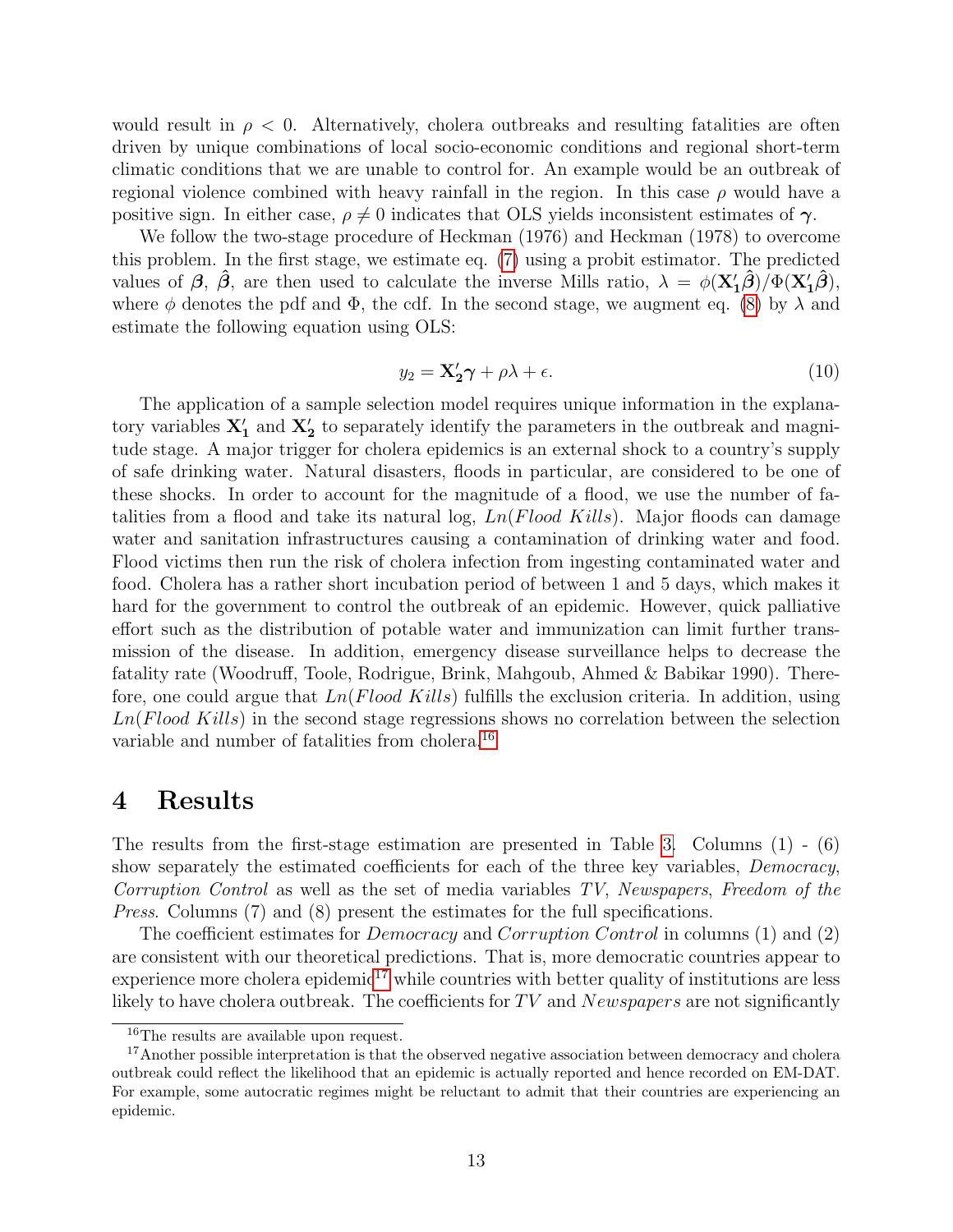different from zero (columns (3) and (4)), which does not change even after controlling for freedom of the press (columns (5) and (6)). The results from the full specifications (columns (7) and (8)) show that the effect of democracy is not significant once we control for variations in media and institutional quality. Among the control variables, Access to drinking water has a statistically strong and negative coefficient. Government Expenditure also reduces the likelihood of epidemic outbreak, while a country's exposure to flood risk weakly increases the likelihood of epidemic outbreak. Our selection variable  $Ln(Flood$  Kills) is strongly significant and has the expected sign.

### – Table [3](#page-22-0) goes about here.  $-$

Let us now turn to the second-stage estimation where the dependent variable is based on the number of fatalities from the epidemic,  $Ln(1 + Fatalities)$ . The results are reported in Table [4.](#page-23-0) Once more, columns  $(1)$  -  $(6)$  show separately the estimated coefficients for each of the three key variables while columns (7) and (8) show the results for the full specifications. The results are mostly consistent with our theoretical predictions. The coefficient for *Democracy* is negative and significant at the  $10\%$  level (column  $(1)$ ). In contrast to the outbreak stage, less corruption does not have a significant effect on cholera fatalities. More media access has a significant negative effect on cholera fatalities: the coefficient for TV is negative and always statistically significant at the 1% level, while the coefficient for Newspapers is significant at the 5% and 10% level, depending on the specification. On the other hand, freedom of the press does not have a significant impact on cholera fatalities. This could be because the quality of media, like the quality of institutions, could be less of an issue at the time of crisis.

Similar to the results from the first-stage regression, the coefficient for  $Democrac_V$  becomes insignificant once we control for corruption and media as shown in columns (7) and (8). This suggests that variations in media access dominate the effect of democracy on palliative effort and hence cholera fatalities. This is consistent with the general thrust of our argument. The incumbent's choice of palliative effort is partly driven by re-election concerns. However, re-election concerns matter only if voters are informed about the incumbent's effort; facing re-election does not drive the incumbent to exert positive effort if the electorate remains uninformed. Given that the media are one of the major channels that inform voters about the provision of public goods, they provide a necessary condition for re-election concerns to motivate the incumbent. The Wald test rejects the null hypothesis that  $\rho = 0$  indicating that sample selection is a problem in our case. In addition,  $\rho$  is negative which suggests that the unobservables in the outbreak and magnitude stage are negatively correlated.

### $-$  Table [4](#page-23-0) goes about here.  $-$

Next we report the results from additional tests. First, we present the second-stage OLS results that do not account for sample selection. They are shown in the first two columns in Table [5.](#page-24-0) Second, we apply a negative binomial (NegBin) model for the second stage where the dependent variable is Fatalities. In our baseline model, we have transformed the original variable Fatalities to  $Ln(1 + Fatalities)$ , which can lead to biased results. Therefore our first robustness check is to estimate the second stage using a negative binomial estimator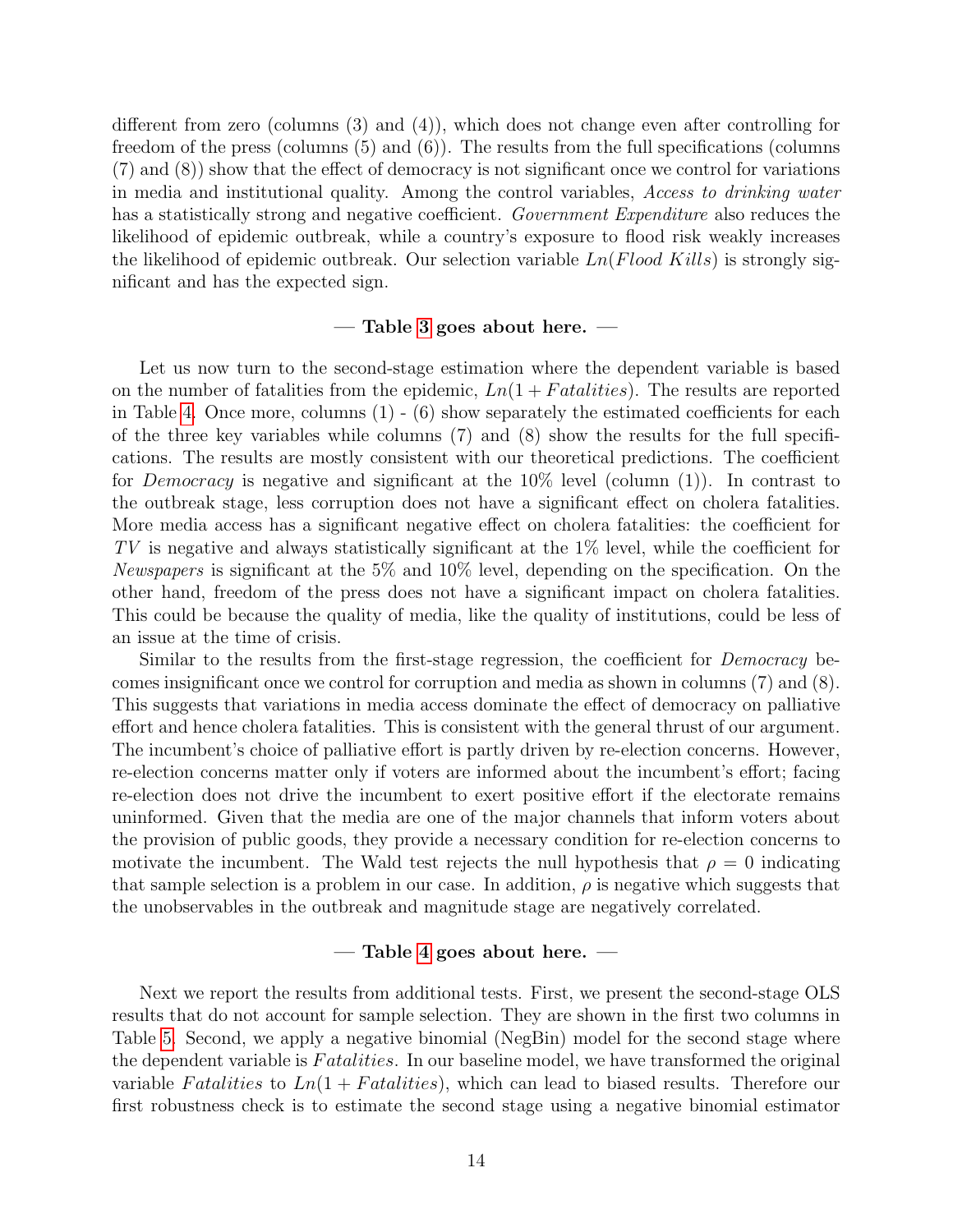and Fatalities as the dependent variable. The results are presented in the last two columns in Table [5.](#page-24-0) Although the size of the coefficients changes slightly, the sign and significance stay the same or even improve.

### $-$  Table [5](#page-24-0) goes about here.  $-$

As the second robustness check, we replace the variables for democracy and corruption control by alternative institutional variables to check whether our findings are sensitive to the choice of these variables. The results are reported in Table [6.](#page-25-0) In columns (1) and (2), Democracy is replaced by the number of veto players, Checks  $\mathscr{B}$  Balances, developed by Beck, Clarke, Groff, Keefer & Walsh (2001). In columns (3) and (4), the Heritage Foundation's index, Freedom from Corruption, is used instead of Corruption Control. All of our results stay qualitatively the same although our original choice of institutional variables yields stronger coefficients in terms of statistical significance. We further check the sensitivity of our results to the choice of the first-stage selection variable by replacing the number of flood kills by the number of people affected by floods. The results in columns (5) and (6) show that this selection variable also has a positive coefficient, albeit significant only at the 5 % and 10% level depending on the specification. Once again, our main results remain the same.

 $-$  Table [6](#page-25-0) goes about here.  $-$ 

## 5 Conclusion

This paper has studied how media and democracy influence government action around the time of a natural disaster. The central elements in this relationship are the media's role as the provider of information to voters about government action and the quality of democracy that pertains to how relevant election results are. Our theoretical model has shown that more media activity and more democratic institutions both contribute positively to the government's palliative effort exerted after the disaster. However, the effects of media and democracy on the government's preventive effort made before the disaster are negative. We have provided empirical evidence based on major cholera epidemics around the world, which partially supports these hypotheses.

Although we have not provided a normative analysis in this paper, we argue that public policy influenced by media coverage can be susceptible to inefficiency insofar as the media's objectives deviate from social welfare. Even when efficiency requires more preventive effort as is the case in some epidemics, the government with re-election concerns may divert resources away from the preventive effort if the palliative effort receives more media coverage and is therefore more likely to be a vote winner. The situation worsens in a society where election results are more relevant to who holds power, which we interpret in a narrow sense as a more democratic society. To the extent that voters gather information mainly through the media, and profit-maximizing media selectively report news that may not be in the best interest of the society as a whole, the perils of media-based democracy are unlikely to disappear. We conjecture that media diversity in response to reader heterogeneity is one possible way out of the problem since, as shown by Mullainathan & Shleifer (2005), reader heterogeneity leads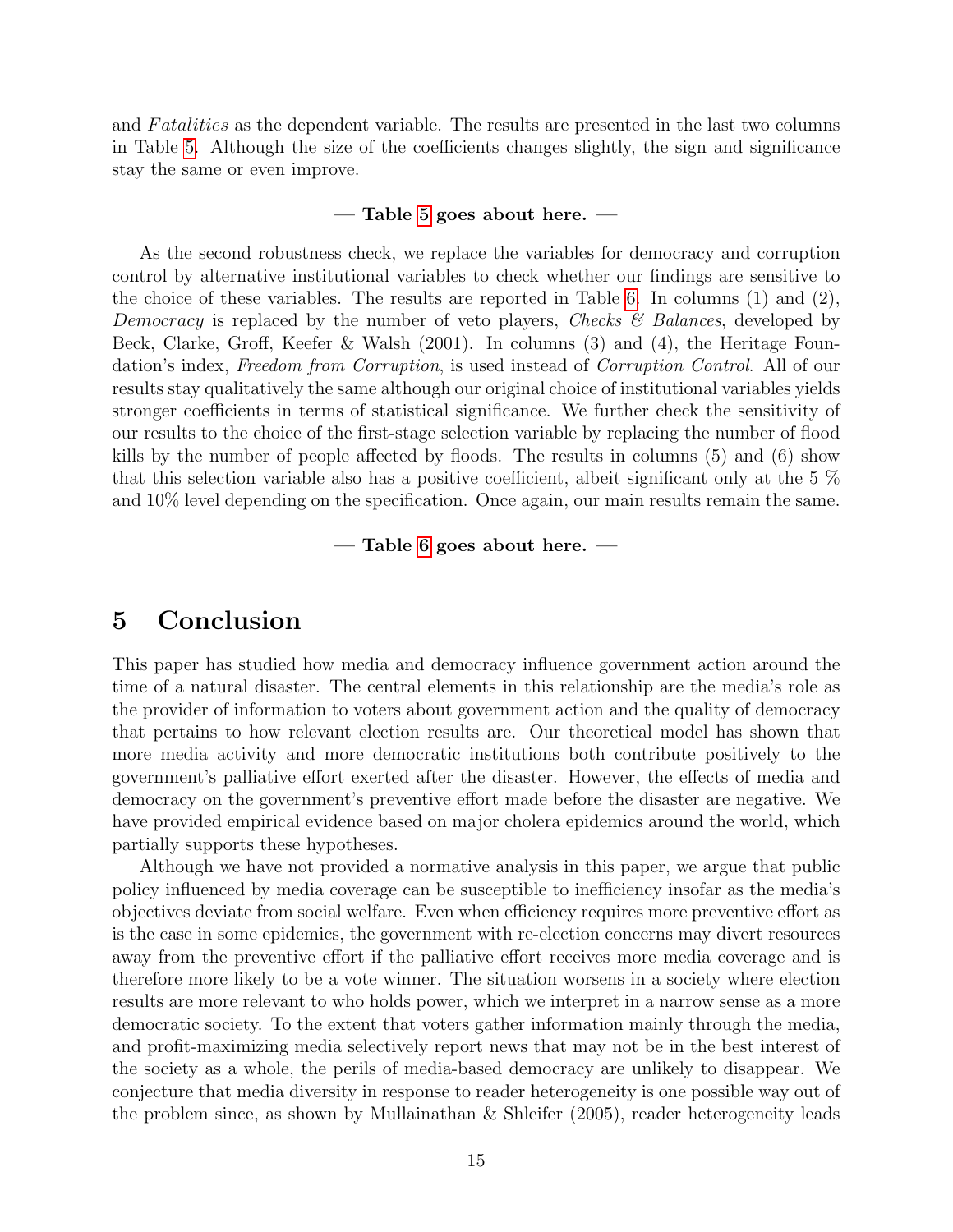to segmented media content which, in the aggregate, provides a balanced perspective. We leave this for future research.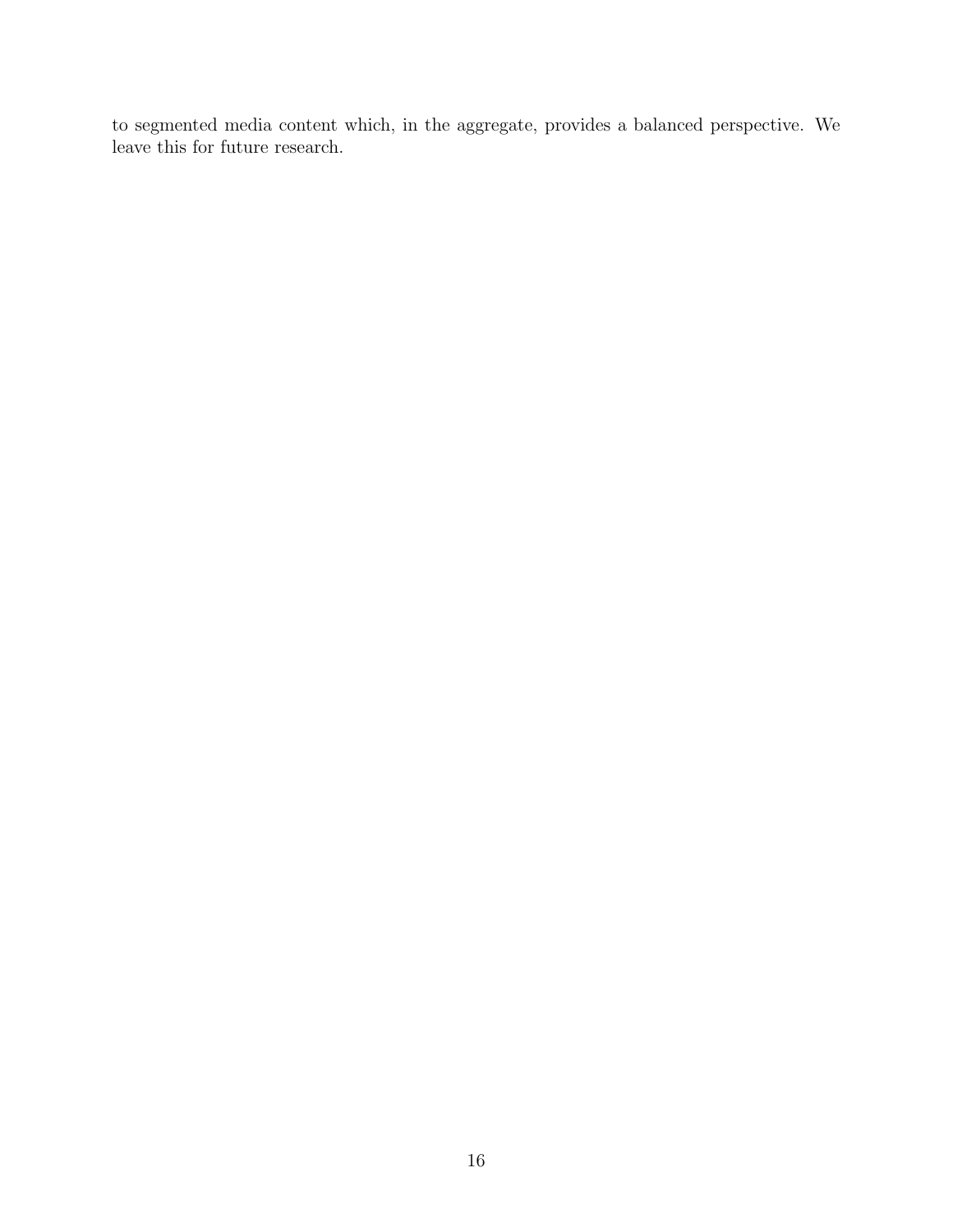# References

- Anbarci, N., Escaleras, M. & Register, C. A. (2005), 'Earthquake Fatalities: The Interaction of Nature and Political Economy', Journal of Public Economics 89(9-10), 1907–1933.
- Anbarci, N., Escaleras, M. & Register, C. A. (2006), From Cholera Outbreaks to Pandemics: The Role of Poverty and Inequality, Working Paper 05003, Department of Economics, Florida Atlantic University.
- Anbarci, N., Escaleras, M. & Register, C. A. (2009), 'The Ill Effects of Public Sector Corruption in the Water and Sanitation Sector', Land Economics 85(2), 363–377.
- Banks, A. (2004), Cross-National Time Series, 1815-2002, Technical report, Databanks International.
- Beck, T., Clarke, G., Groff, A., Keefer, P. & Walsh, P. (2001), 'New Tools in Comparative Political Economy: The Database of Political Institutions', World Bank Economic *Review* **15**(1), 165–176.
- Besley, T. & Burgess, R. (2002), 'The Political Economy of Government Responsiveness: Theory and Evidence from India', Quarterly Journal of Economics 117(4), 1415–1451.
- Besley, T. & Prat, A. (2006), 'Handcuffs for the Grabbing Hand? Media Capture and Government Accountability', American Economic Review 96(3), 720–736.
- Bhattacharyya, S. & Hodler, R. (2010), 'Natural Resources, Democracy and Corruption', European Economic Review  $54(4)$ , 608–621.
- Brunetti, A. & Weder, B. (2003), 'A Free Press is Bad News for Corruption', *Journal of* Public Economics 87, 1801–1824.
- Chiang, C.-f. & Knight, B. (2011), 'Media bias and influence: Evidence from newspaper endorsements', Review of Economic Studies 78, 795–820.
- Cohen, C. & Werker, Eric, D. (2008), 'The Political Economy of 'Natural' Disasters', Journal of Conflict Resolution  $52(6)$ , 795–819.
- Cole, M. A. & Neumayr, E. (2006), 'The Impact of Poor Health on Total Factor Productivity', Journal of Develpment Studies 42(6), 918–938.
- Coyne, C. J. & Leeson, P. T. (2009), Media, Development and Instituional Change, Edward Elgar.
- DellaVigna, S. & Kaplan, E. (2007), 'The Fox News Effect: Media Bias and Voting', Quarterly Journal of Economics  $122(3)$ , 807–860.
- Dilley, M., Chen, R. S., Deichmann, U., Lerner-Lam, A. L., Arnold, M., Agwe, J., Buys, P., Kjekstad, O., Lyon, B. & Yetman, G. (2005), Natural disaster hotspots: A global risk analysis, Disaster risk management series no. 5, The World Bank and Columbia University.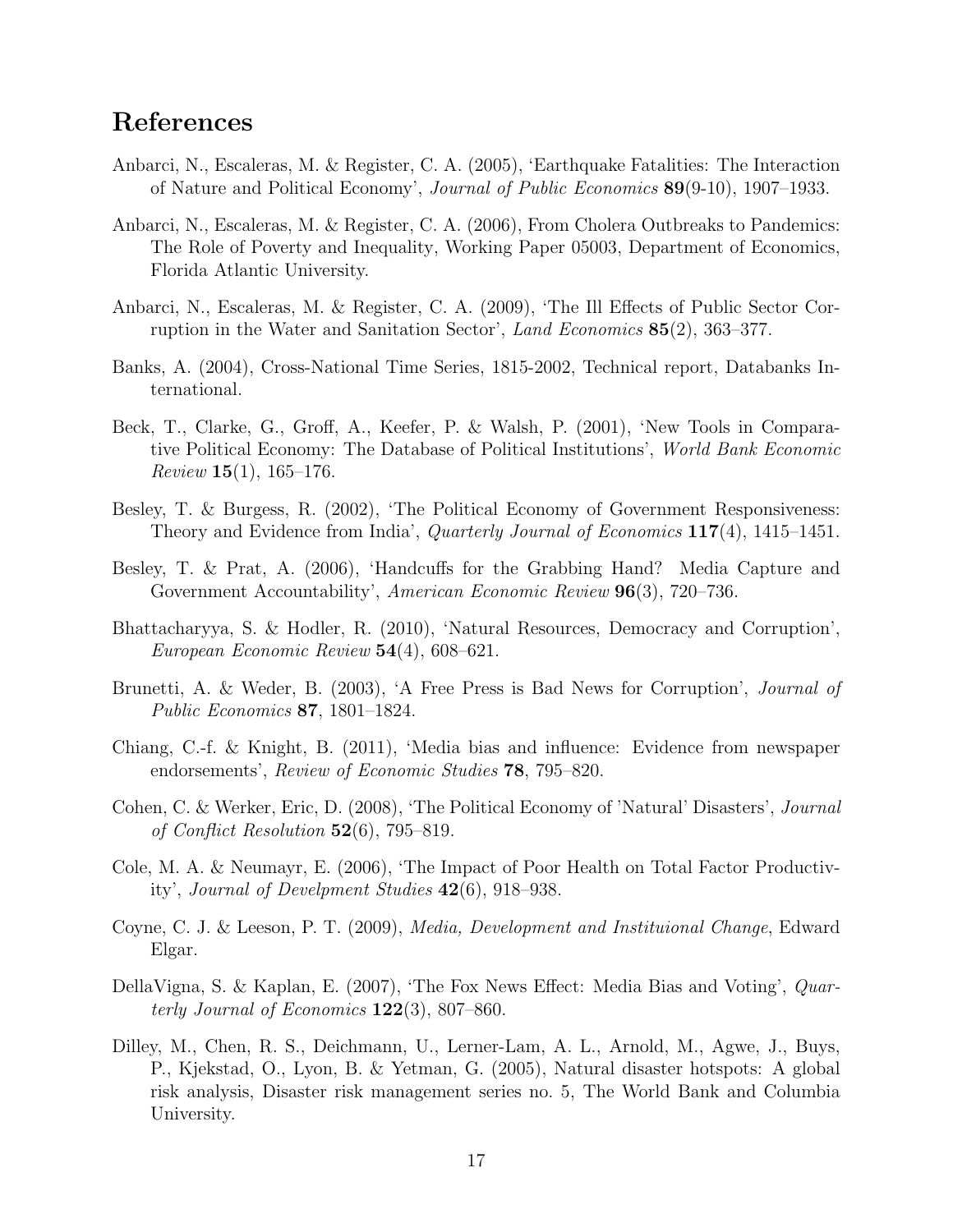- Eisensee, T. & Strömberg, D. (2007), 'News Floods, News Droughts, and U.S. Disaster Relief', Quarterly Journal of Economics 122(2), 693–728.
- Enikolopov, R., Petrova, M. & Zhuravskaya, E. (2010), 'Media and Political Persuasion: Evidence from Russia', American Economic Review forthcoming.
- Gallup, J. L., Sachs, J. D. & Mellinger, A. (1999), 'Geography and Economic Development', International Regional Science Review 22(2), 179–232.
- Gentzkow, M. (2006), 'Television and Voter Turnout', *Quarterly Journal of Economics* 121(3), 931–972.
- Gentzkow, M. & Shapiro, Jesse, M. (2006), 'Media Bias and Reputation', Journal of Political Economy  $114(2)$ , 280–316.
- Heckman, J. (1976), 'The Common Structure of Statistical Models of Truncation, Sample Selection, and Limited Dependent Variables and a Simple Estimator for such Models.', Annals of Economic and Social Measurement 5, 475–492.
- Heckman, J. (1978), 'Dummy Endogenous Variables in a Simultaneous Equations System', Econometrica 46, 931–960.
- Jayasuriya, S. & McCawley, P. (2010), The Asian Tsunami, Edward Elgar.
- Kahn, M. E. (2005), 'The Death Toll from Natural Disasters: The Role of Income, Geography and Institutions', Review of Economics and Statistics 87(2), 271–284.
- Kaufmann, D., Kraay, A. & Mastruzzi, M. (2008), Governance Matters VII: Aggregate and Individual Governance Indicators 1996-2007, World Bank Policy Research Paper 4654, World Bank.
- Marshall, M. G. & Jaggers, K. (2005), 'Polity IV Project. Political Regime Characteristics and Transition, 1800-2004', Version 2004.
- Mullainathan, S. & Shleifer, A. (2005), 'The market for news', American Economic Review  $95(4)$ , 1031–1053.
- Oberholzer-Gee, F. & Waldfogel, J. (2009), 'Media Markets and Localism: Does Local News en Español Boost Hispanic Voter Turnout?', American Economic Review 99(5), 2120– 2128.
- Snyder, J. M. & Strömberg, D. (2010), 'Press coverage and political accountability', *Journal of Political Economy*  $118(2)$ ,  $355-408$ .
- Strömberg, D. (2004), 'Radio's Impact on Public Spending', *Quarterly Journal of Economics* 119(1), 189–221.
- Woodruff, B. A., Toole, M. J., Rodrigue, D. C., Brink, E. W., Mahgoub, E. S., Ahmed, M. M. & Babikar, A. (1990), 'Disease Surveillance and Control After a Flood: Khartoum, Sudan, 1988', Disasters 14(2), 151–163.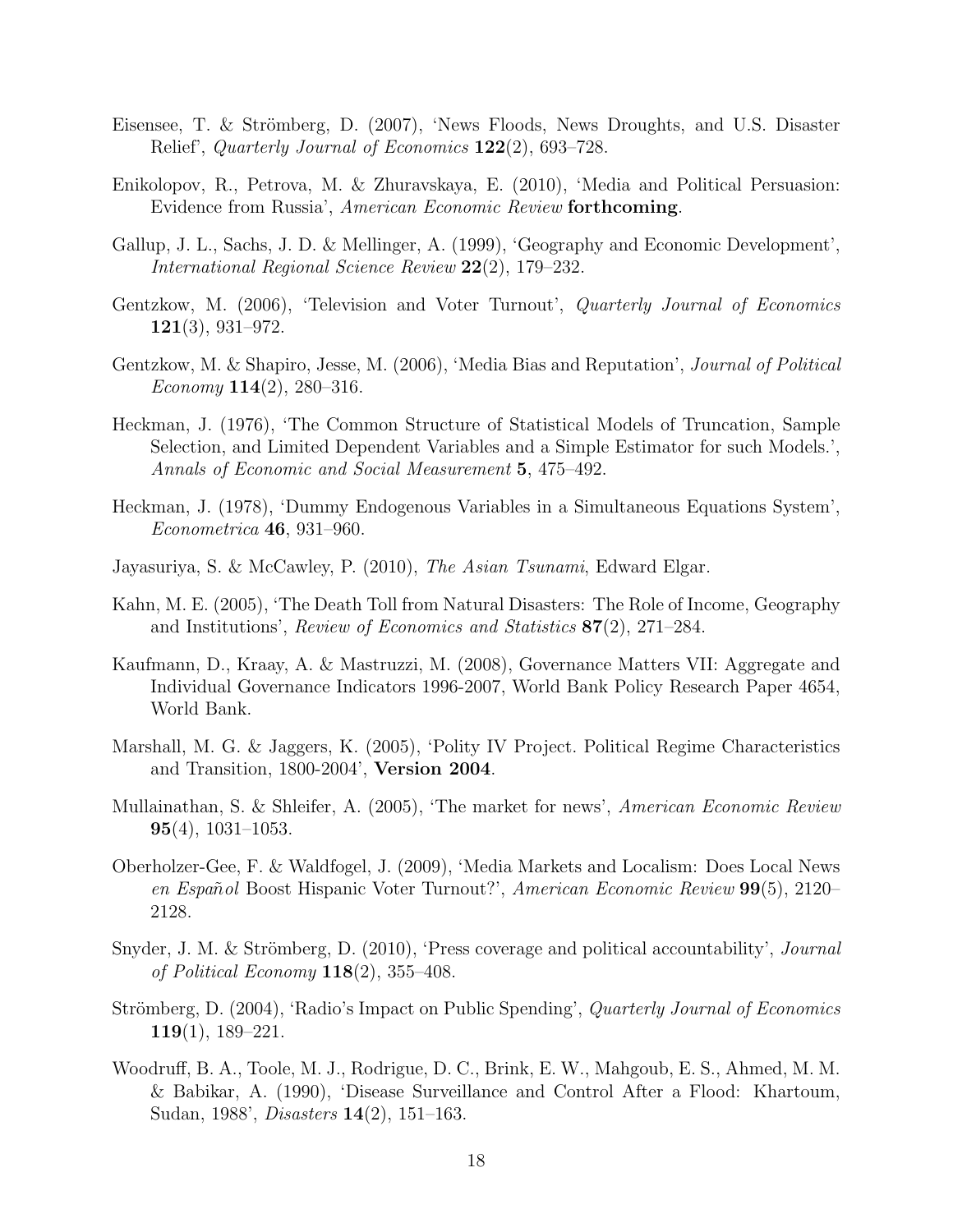World Bank (2008), World Development Indicators, Cd-rom, Washington, D.C.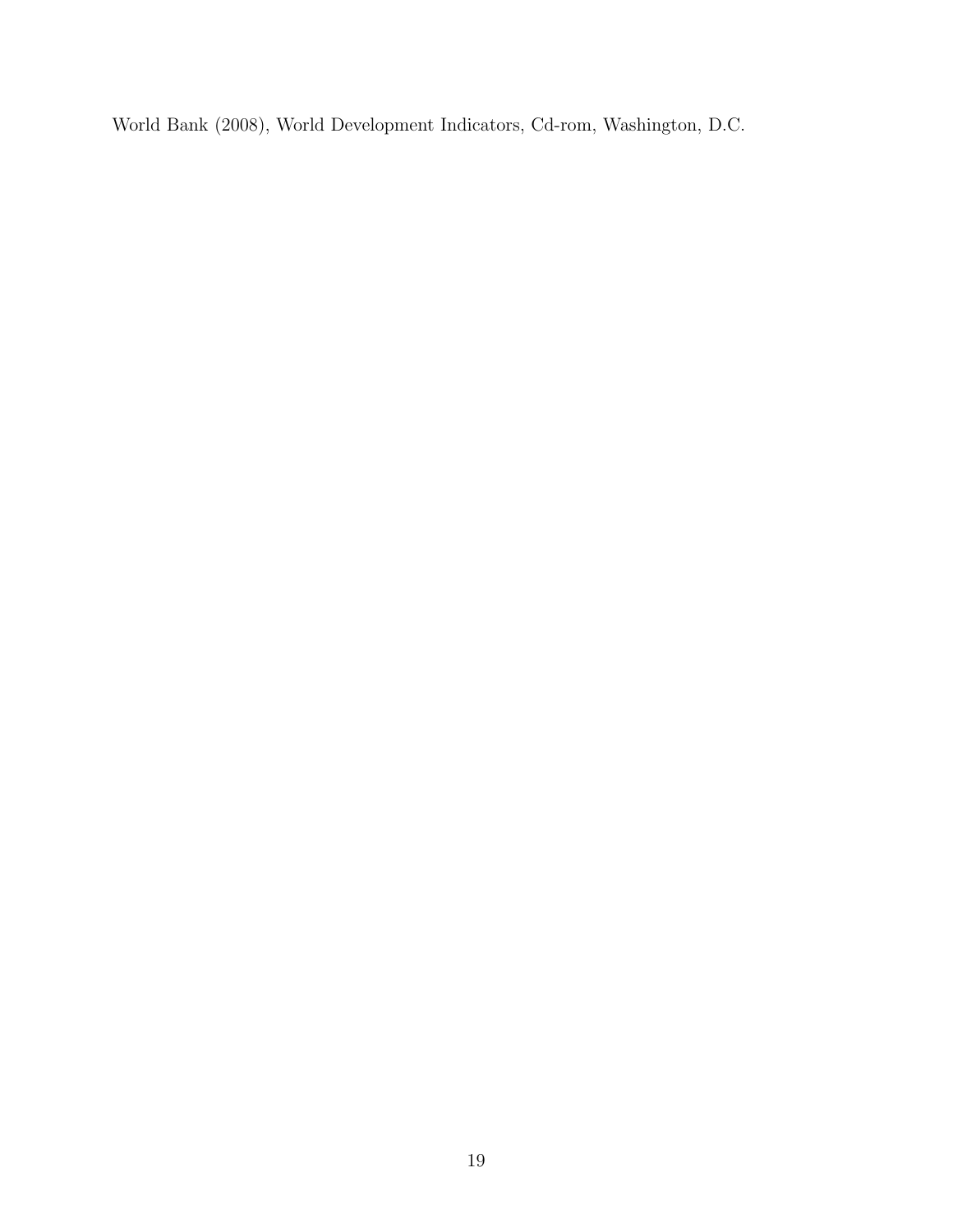| Country                  | Epidemics        | Country               | Epidemics      |
|--------------------------|------------------|-----------------------|----------------|
| Afghanistan              | 6                | Lao PDR               | $\overline{3}$ |
| Algeria                  | $\overline{2}$   | Latvia                | $\mathbf{1}$   |
| Angola                   | 3                | Lesotho               | $\overline{2}$ |
| Argentina                | $\mathbf{1}$     | Liberia               | 8              |
| Bangladesh               | 14               | Madagascar            | $\mathbf 1$    |
| Benin                    | $\overline{4}$   | Malawi                | 6              |
| Bhutan                   | $\mathbf{1}$     | Malaysia              | $\mathbf 1$    |
| <b>Bolivia</b>           | 3                | Mali                  | 4              |
| <b>Botswana</b>          | $\mathbf{1}$     | Marshall Islands      | $\mathbf 1$    |
| <b>Brazil</b>            | $\overline{4}$   | Mauritania            | 3              |
| Burkina Faso             | $\overline{4}$   | Mauritius             | $\mathbf 1$    |
| Burundi                  | $\bf 5$          | Mexico                | $\mathbf{1}$   |
| Cambodia                 | 3                | Micronesia. Fed. Sts. | $\mathbf{1}$   |
| Cameroon                 | 8                | Mongolia              | $\mathbf{1}$   |
| Cape Verde               | $\mathbf{1}$     | Mozambique            | 11             |
| Central African Republic | $\mathbf{1}$     | Nepal                 | 4              |
| Chad                     | $\boldsymbol{6}$ | Nicaragua             | $\overline{2}$ |
| Chile                    | $\mathbf{1}$     | Niger                 | 12             |
| China                    | $\overline{2}$   | Nigeria               | 10             |
| Colombia                 | $\overline{2}$   | Pakistan              | 3              |
| Comoros                  | 3                | Panama                | $\overline{2}$ |
| Congo. Dem. Rep.         | 10               | Peru                  | 4              |
| Congo. Rep.              | $\overline{3}$   | Philippines           | $\overline{2}$ |
| Cote d'Ivoire            | $\bf 5$          | Russian Federation    | $\mathbf 1$    |
| Djibouti                 | 3                | Rwanda                | $\overline{5}$ |
| Ecuador                  | 3                | Sao Tome and Principe | $\mathbf{1}$   |
| El Salvador              | $\overline{2}$   | Senegal               | 5              |
| Equatorial Guinea        | $\mathbf{1}$     | Sierra Leone          | $\overline{5}$ |
| Ethiopia                 | 3                | Somalia               | 9              |
| France                   | $\mathbf{1}$     | South Africa          | 3              |
| Gabon                    | $\mathbf{1}$     | Sri Lanka             | $\mathbf{1}$   |
| Ghana                    | $\bf 5$          | Sudan                 | $\overline{5}$ |
| Guatemala                | 3                | Swaziland             | $\overline{2}$ |
| Guinea                   | $\boldsymbol{6}$ | Sweden                | $\mathbf{1}$   |
| Guinea-Bissau            | 6                | Tajikistan            | 4              |
| Honduras                 | $\mathbf{1}$     | Tanzania              | 10             |
| India                    | $\boldsymbol{9}$ | Togo                  | 4              |
| Indonesia                | $\overline{7}$   | Turkey                | $\mathbf 1$    |
| Iran. Islamic Rep.       | $\mathbf{1}$     | Uganda                | 8              |
| Iraq                     | $\mathbf{1}$     | Ukraine               | 1              |
| Jamaica                  | $\mathbf{1}$     | United Kingdom        | 1              |
| Japan                    | $\mathbf{1}$     | United States         | $\mathbf 1$    |
| Jordan                   | $\mathbf{1}$     | Venezuela. RB         | $\overline{2}$ |
| Kenya                    | $\bf 5$          | Zambia                | $\overline{7}$ |
| Korea. Dem. Rep.         | 1                | Zimbabwe              | $\overline{7}$ |
| Korea. Rep.              | $\mathbf{1}$     | Total                 | 324            |

<span id="page-20-0"></span>Table 1: List of countries and number of epidemics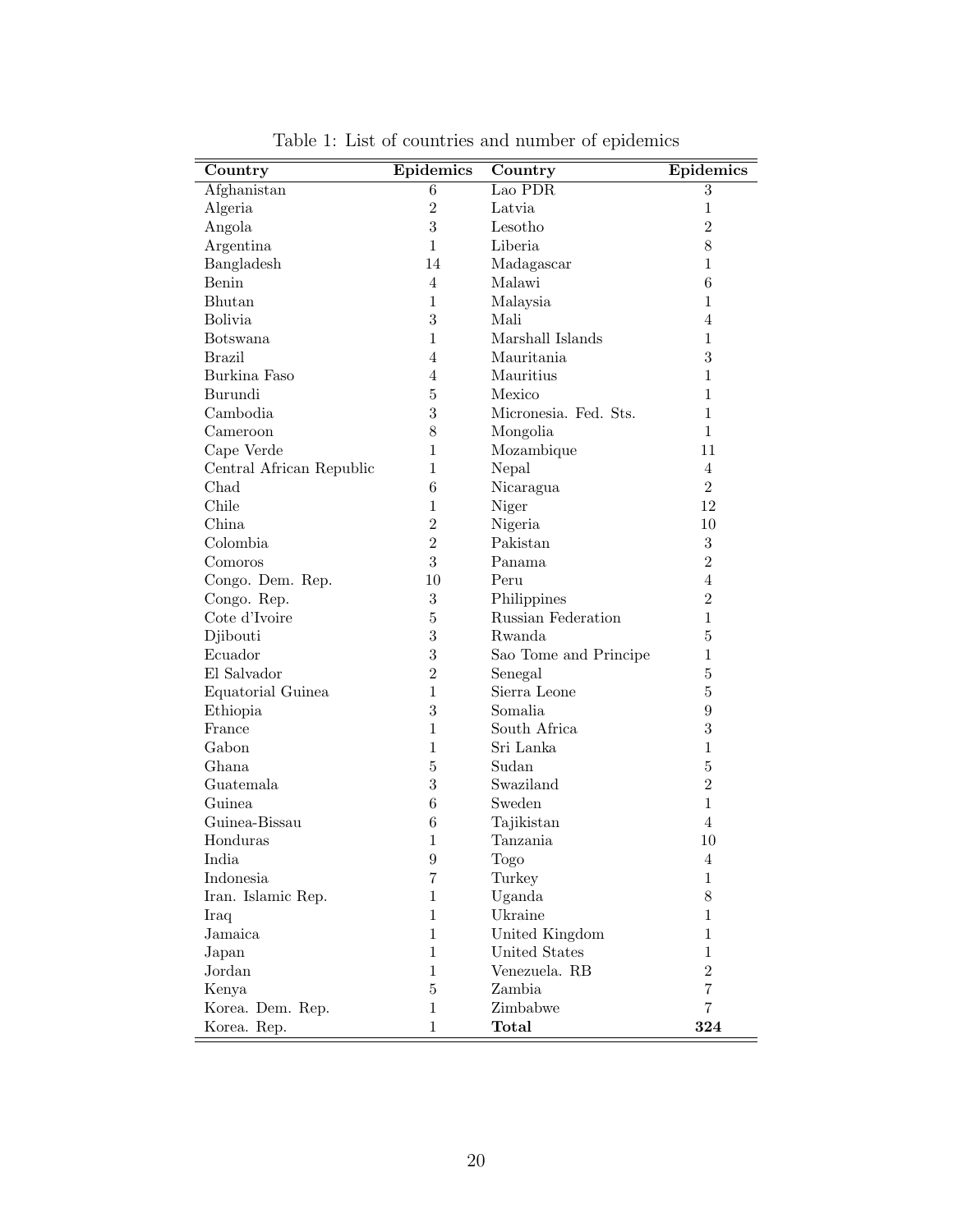| Obs.                            | Variable | Mean     | Std. Dev. | Min.     | Max.     |
|---------------------------------|----------|----------|-----------|----------|----------|
| $Ln(1 + Fatalities)$            | 324      | 3.741    | 2.052     | 0.000    | 9.183    |
| Democracy                       | 271      | 0.515    | 0.294     | 0.000    | 1.000    |
| Corruption Control              | 223      | $-0.824$ | 0.595     | $-2.090$ | 2.250    |
| TV                              | 320      | 6.6687   | 10.765    | 0.000    | 90.380   |
| <i>Newspapers</i>               | 315      | 0.277    | 0.608     | 0.000    | 5.788    |
| Freedom of the Press            | 231      | 60.368   | 19.478    | 8.000    | 100.000  |
| Ln(GDP p.c.)                    | 281      | 10.072   | 2.758     | 3.576    | 16.169   |
| <i>Population Density</i>       | 299      | 110.348  | 180.886   | 1.471    | 990.366  |
| <i>Access to drinking water</i> | 280      | 62.054   | 19.083    | 19.000   | 100.000  |
| <i>Distance to river</i>        | 316      | 1049.170 | 714.691   | 55.171   | 3227.860 |
| Government Expenditure          | 279      | 12.687   | 5.790     | 0.000    | 36.501   |
| Flood Distr.                    | 314      | 4.434    | 2.706     | 0.000    | 10.000   |
| $Ln(Flood$ Kills)               | 324      | 1.505    | 2.196     | 0.000    | 7.894    |

<span id="page-21-0"></span>Table 2: Descriptive statistics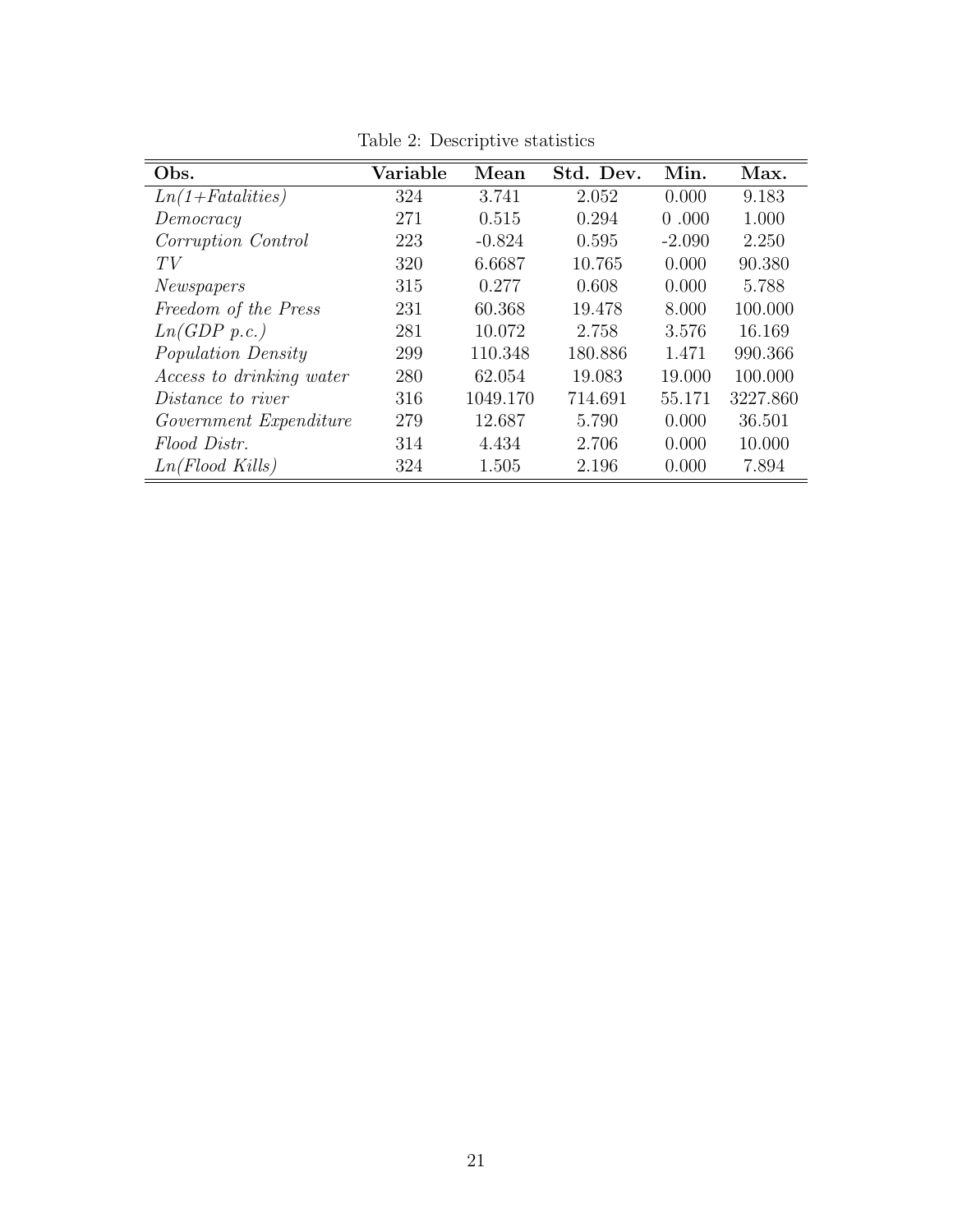<span id="page-22-0"></span>

|                                            |                       |                         |                          |                     | Outbreak Stage - Heckman First Stage |                          |                  |                      |
|--------------------------------------------|-----------------------|-------------------------|--------------------------|---------------------|--------------------------------------|--------------------------|------------------|----------------------|
| $P(Epidemic_{it} =$<br>Dependent variable: | $\bigoplus$           | $\widehat{\mathcal{S}}$ | $\widehat{\mathfrak{S}}$ | $\bigoplus$         | $\widetilde{\mathbb{G}}$             | $\widehat{\mathfrak{s}}$ | E                | $\circledS$          |
| Demoeray                                   | $0.434***$<br>(0.153) |                         |                          |                     |                                      |                          | (0.277)<br>0.392 | (0.278)<br>0.377     |
| $\it Corruption$                           |                       | $-0.259**$              |                          |                     |                                      |                          |                  | $-0.354***10.362***$ |
|                                            |                       | (0.112)                 |                          |                     |                                      |                          | (0.131)          | (0.136)              |
|                                            |                       |                         | $-0.003$                 |                     | $-0.002$                             |                          | $0.005\,$        |                      |
|                                            |                       |                         | (0.004)                  |                     | (0.005)                              |                          | (0.006)          |                      |
| Newspapers                                 |                       |                         |                          | (0.072)<br>$-0.042$ |                                      | (0.084)<br>$-0.022$      |                  | (0.077)<br>$0.080\,$ |
| Freedom of                                 |                       |                         |                          |                     | $-0.001$                             | $-0.001$                 | $-0.001$         | $-0.001$             |
| the press                                  |                       |                         |                          |                     | (0.003)                              | (0.003)                  | (0.005)          | (0.005)              |
| Ln(GDP p.c.                                | $-0.019$              | 0.003                   | $-0.011$                 | $-0.012$            | $-0.010$                             | $-0.011$                 | $-0.001$         | $-0.008$             |
|                                            | (0.018)               | (0.019)                 | (0.017)                  | (0.017)             | (0.020)                              | (0.020)                  | (0.021)          | (0.022)              |
| Population Density                         | 0.000                 | 0.000                   | 0.000                    | 0.000               | 0.000                                | 0.000                    | 0.000            | $0.000$              |
|                                            | (0.000)               | (0.000)                 | (0.000)                  | (0.000)             | (0.000)                              | (0.000)                  | (0.000)          | (0.000)              |
| Access to                                  | $-0.010**$            | $0.008**$               | $-0.000$                 | $-0.008**$          | $-0.009**$                           | $-0.010*$                | $0.008**$        | $-0.009**$           |
| $drinking\ water$                          | (0.003)               | (0.003)                 | (0.003)                  | (0.003)             | (0.003)                              | (0.003)                  | (0.004)          | (0.004)              |
| Distance                                   | 0.000                 | 0.000                   | $-0.000$                 | $-0.000$            | 0.000                                | 0.000                    | 0.000            | 0.000                |
| to river                                   | (0.000)               | (0.000)                 | (0.000)                  | (0.000)             | (0.000)                              | (0.000)                  | (0.000)          | (0.000)              |
| Government                                 | $0.030***$            | $0.017**$               | $0.029***$               | $0.028***$          | $-0.029***$                          | $0.025**$                | $-0.015$         | 0.013                |
| Expenditure                                | (0.008)               | (0.008)                 | (0.007)                  | (0.008)             | (0.008)                              | (0.010)                  | (0.010)          | (0.012)              |
| Flood Distr.                               | $0.049**$             | $0.055*$                | $0.042*$                 | $0.047**$           | $0.045*$                             | $0.052**$                | $0.071**$        | $0.076**$            |
|                                            | (0.023)               | (0.028)                 | (0.022)                  | (0.023)             | (0.025)                              | (0.026)                  | (0.029)          | (0.031)              |
| Ln(Flood~Kills)                            | $0.082***$            | $0.082***$              | $0.080***$               | $0.073***$          | $0.083***$                           | $0.077***$               | $0.089***$       | $0.084***$           |
|                                            | (0.020)               | (0.024)                 | (0.019)                  | (0.020)             | (0.023)                              | (0.024)                  | (0.024)          | (0.024)              |
| Continent FE                               | Yes                   | Yes                     | Yes                      | Yes                 | Yes                                  | Yes                      | Yes              | Yes                  |
|                                            | 1984                  | 1438                    | 2213                     | 2146                | 1592                                 | 1545                     | 1247             | 1215                 |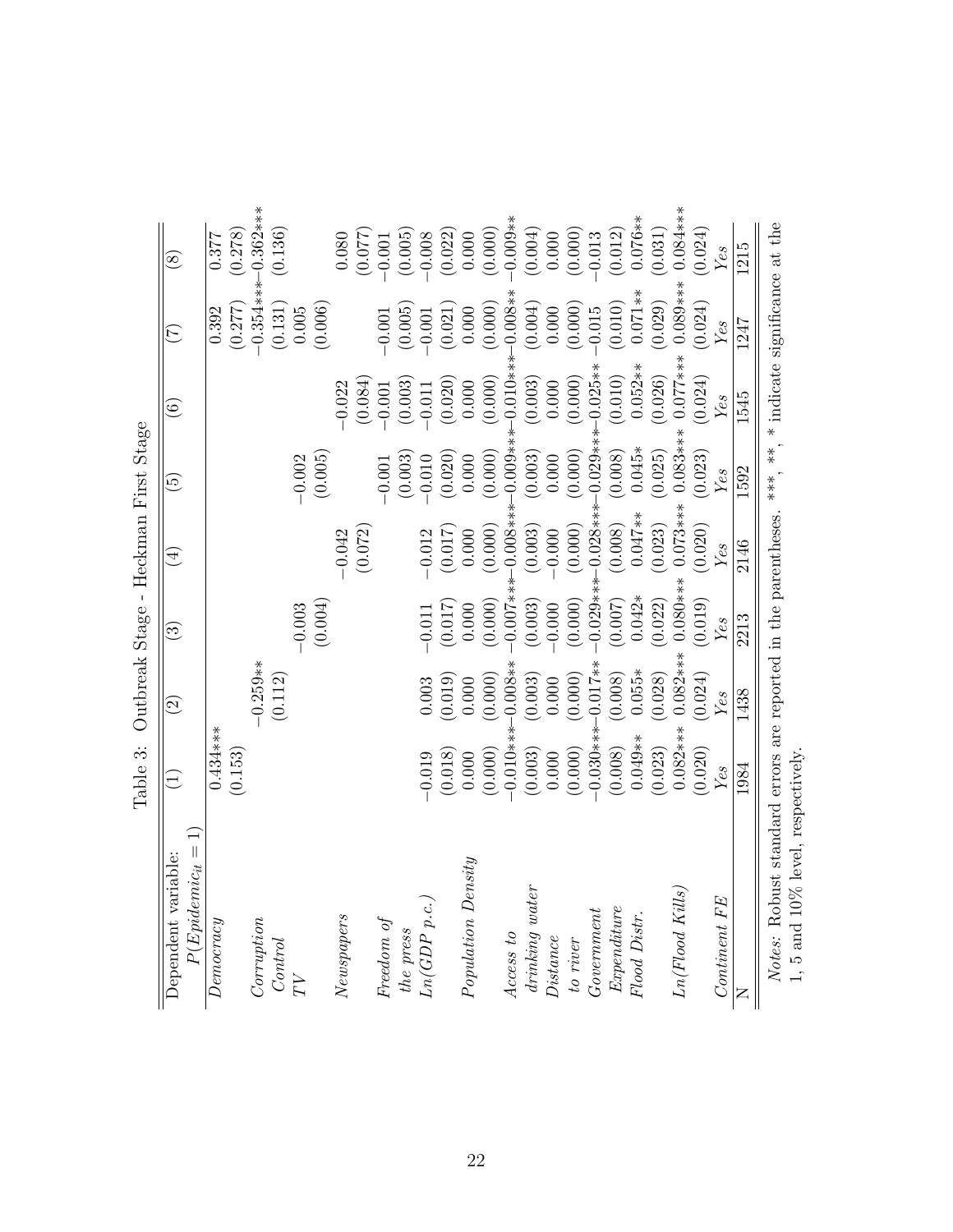<span id="page-23-0"></span>

|                                                                      | Table 4:                                                             |                          | Magnitude Stage -      | Heckman Second Stage |                            |                                            |             |               |
|----------------------------------------------------------------------|----------------------------------------------------------------------|--------------------------|------------------------|----------------------|----------------------------|--------------------------------------------|-------------|---------------|
| $Ln(1 + Fatalties)$<br>Dependent variable:                           | $\widehat{\Xi}$                                                      | $\widehat{\mathfrak{D}}$ | $\widehat{\mathbb{G}}$ | $\widehat{A}$        | $\widetilde{\mathfrak{S}}$ | $\widehat{\odot}$                          | E           | $\circled{s}$ |
| Denocrcy                                                             | $-1.281*$                                                            |                          |                        |                      |                            |                                            | $-0.219$    | $-0.238$      |
|                                                                      | (0.691)                                                              |                          |                        |                      |                            |                                            | (0.928)     | (0.954)       |
| Corruption                                                           |                                                                      | 0.230                    |                        |                      |                            |                                            | $0.810\,$   | 0.516         |
| Control                                                              |                                                                      | (0.349)                  |                        |                      |                            |                                            | (0.564)     | (0.477)       |
| $\overline{T}V$                                                      |                                                                      |                          | $-0.045***$            |                      | $-0.038***$                |                                            | $0.051***$  |               |
|                                                                      |                                                                      |                          | (0.012)                |                      | (0.012)                    |                                            | (0.017)     |               |
| Newspapers                                                           |                                                                      |                          |                        | $-0.352*$            |                            | $-0.411**$                                 |             | $0.462**$     |
|                                                                      |                                                                      |                          |                        | (0.201)              |                            | (0.194)                                    |             | (0.219)       |
| Freedom of                                                           |                                                                      |                          |                        |                      | $0.001\,$                  | 0.001                                      | 0.007       | 0.002         |
| the press                                                            |                                                                      |                          |                        |                      | (0.009)                    | (0.009)                                    | (0.017)     | (0.016)       |
| Ln(GDP p.c.,                                                         | $-0.058$                                                             | $-0.037$                 | $-0.066$               | $-0.037$             | $-0.027$                   | $-0.007$                                   | $-0.056$    | $-0.024$      |
|                                                                      | (0.065)                                                              | (0.068)                  | (0.059)                | (0.062)              | (0.062)                    | (0.064)                                    | (0.069)     | (0.072)       |
| Population Density                                                   | $-0.001$                                                             | 0.000                    | $-0.002$               | $-0.002$             | $-0.000$                   | $-0.000$                                   | $-0.000$    | 0.000         |
|                                                                      | (0.001)                                                              | (0.001)                  | (0.001)                | (0.001)              | (0.001)                    | (0.001)                                    | (0.001)     | (0.002)       |
| Access to                                                            | $-0.013$                                                             | $-0.009$                 | $-0.004$               | $-0.017$             | 0.002                      | $-0.005$                                   | $-0.004$    | $-0.009$      |
| $drinking\ water$                                                    | (0.013)                                                              | (0.012)                  | (0.012)                | (0.012)              | (0.012)                    | (0.012)                                    | (0.014)     | (0.015)       |
| Distance                                                             | $-0.001**$                                                           | $-0.000$                 | $-0.000$               | $-0.001*$            | $-0.000$                   | $-0.000$                                   | 0.000       | $-0.000$      |
| to river                                                             | (0.000)                                                              | (0.000)                  | (0.000)                | (0.000)              | (0.000)                    | (0.000)                                    | $(0.000)$   | (0.000)       |
| Government                                                           | $-0.029$                                                             | $-0.024$                 | $-0.009$               | $-0.015$             | $-0.004$                   | $-0.012$                                   | $-0.039$    | $-0.044$      |
| Expenditure                                                          | (0.032)                                                              | (0.024)                  | (0.030)                | (0.031)              | (0.026)                    | (0.026)                                    | (0.029)     | (0.029)       |
| Flood Distr.                                                         | $-0.063$                                                             | $-0.185**$               | $-0.120$               | $-0.058$             | $-0.194**$                 | $-0.160*$                                  | $-0.256**$  | $-0.201*$     |
|                                                                      | (0.088)                                                              | (0.090)                  | (0.086)                | (0.089)              | (0.084)                    | (0.090)                                    | (0.106)     | (0.103)       |
| Continent FE                                                         | Yes                                                                  | Yes                      | Yes                    | Yes                  | Yes                        | Yes                                        | Yes         | Yes           |
| $\mathcal{L}$                                                        | $-0.773***$                                                          | $-0.847***$              | $-0.816***$            | $-0.801***$          | $-0.866***$                | $-0.838***$                                | $-0.872***$ | $-0.849***$   |
|                                                                      | (0.126)                                                              | (0.070)                  | (0.089)                | (0.109)              | (0.065)                    | (0.078)                                    | (0.089)     | (0.095)       |
| Wald $\mathrm{Test}^a$                                               | $10.68***$                                                           | $24.96***$               | $18.43***$             | $13.08***$           | $25.49***$                 | $21.39***$                                 | $12.83***$  | 13.35         |
|                                                                      | 201                                                                  | 170                      | 224                    | 222                  | 176                        | 174                                        | 148         | 146           |
| Notes: $\alpha$ The Wald test is for the null hypothesis that $\rho$ |                                                                      |                          |                        | $\frac{1}{\sqrt{2}}$ |                            | Robust standard errors are reported in the |             |               |
| parentheses. ***,                                                    | **, * indicate significance at the 1, 5 and 10% level, respectively. |                          |                        |                      |                            |                                            |             |               |
|                                                                      |                                                                      |                          |                        |                      |                            |                                            |             |               |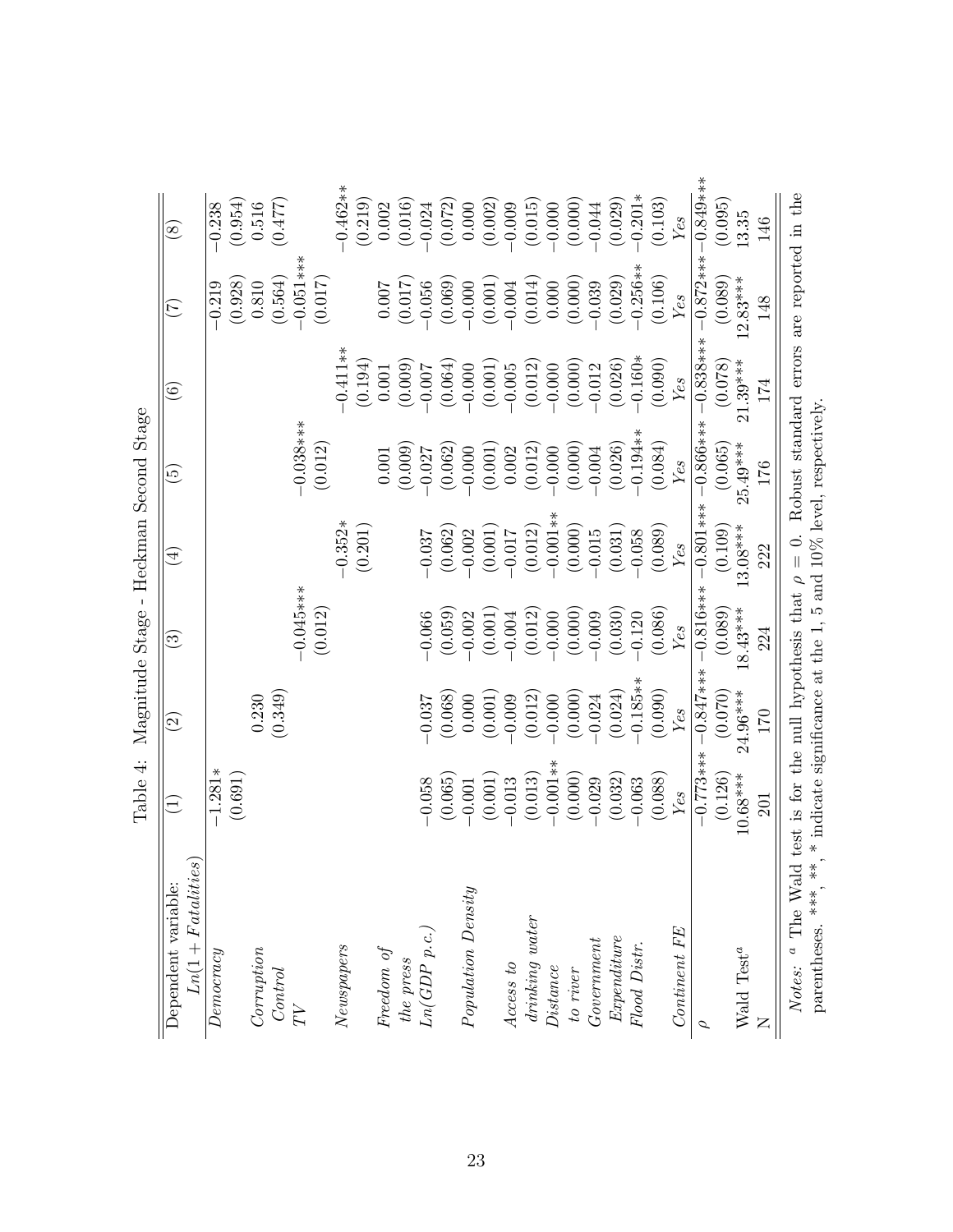|                     | <b>OLS</b>           | <b>OLS</b>           | NegBin      | NegBin      |
|---------------------|----------------------|----------------------|-------------|-------------|
| Dependent variable: | $Ln(1 + Fatalities)$ | $Ln(1 + Fatalities)$ | Fatalities  | Fatalities  |
| Democracy           | 0.648                | 0.551                | 1.061       | 0.893       |
|                     | (0.808)              | (0.854)              | (0.908)     | (0.892)     |
| Corruption          | 0.084                | $-0.112$             | $-0.175$    | $-0.699$    |
| Control             | (0.353)              | (0.335)              | (0.548)     | (0.560)     |
| TV                  | $-0.039***$          |                      | $-0.090***$ |             |
|                     | (0.014)              |                      | (0.030)     |             |
| Newspapers          |                      | $-0.333*$            |             | $-0.897***$ |
|                     |                      | (0.177)              |             | (0.327)     |
| Freedom of          | $-0.003$             | $-0.005$             | 0.002       | $-0.012$    |
| the press           | (0.013)              | (0.013)              | (0.019)     | (0.019)     |
| Ln(GDP p.c.)        | $-0.090$             | $-0.065$             | $-0.135**$  | $-0.100*$   |
|                     | (0.070)              | (0.075)              | (0.059)     | (0.057)     |
| Population          | 0.001                | 0.001                | $-0.001$    | $-0.001$    |
| Density             | (0.001)              | (0.001)              | (0.001)     | (0.002)     |
| Access to           | $-0.016$             | $-0.021$             | 0.000       | $-0.018$    |
| drinking water      | (0.011)              | (0.013)              | (0.015)     | (0.015)     |
| Distance            | 0.000                | 0.000                | 0.000       | 0.000       |
| to river            | (0.000)              | (0.000)              | (0.000)     | (0.000)     |
| Government          | $-0.074**$           | $-0.070**$           | $-0.073***$ | $-0.081***$ |
| Expenditure         | (0.032)              | (0.032)              | (0.023)     | (0.022)     |
| Flood Distr.        | $-0.150*$            | $-0.114$             | $-0.065$    | 0.029       |
|                     | (0.081)              | (0.086)              | (0.122)     | (0.155)     |
| Continent FE        | Yes                  | Yes                  | Yes         | Yes         |
| N                   | 148                  | 146                  | 148         | 146         |
|                     |                      |                      |             |             |

<span id="page-24-0"></span>Table 5: Robustness Test - Alternative Estimators

*Notes:* Robust standard errors are reported in the parentheses. \*\*\*, \*\*, \* indicate significance at the 1, 5 and 10% level, respectively.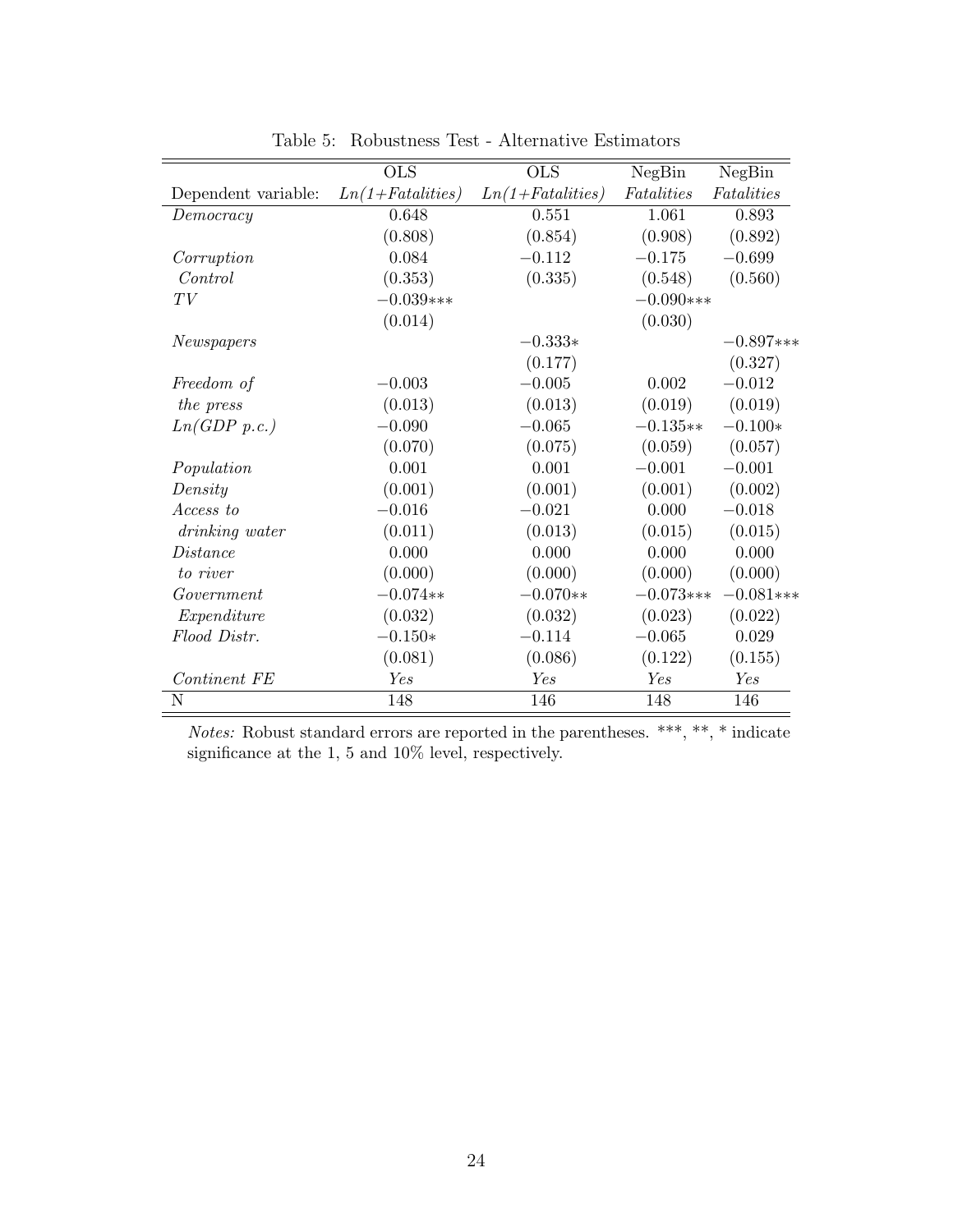| Dependent variable:    | (1)         | $\left( 2\right)$    | $\left( 3\right)$ | $\left( 4\right)$             | (5)         | (6)                                                      |
|------------------------|-------------|----------------------|-------------------|-------------------------------|-------------|----------------------------------------------------------|
| $Ln(1 + Fatalities)$   |             |                      |                   |                               |             |                                                          |
|                        |             |                      |                   | Magnitude - Second Stage      |             |                                                          |
| $Checks$ $\&$          | 0.078       | 0.119                |                   |                               |             |                                                          |
| <b>Balances</b>        | (0.080)     | (0.077)              |                   |                               |             |                                                          |
| Democracy              |             |                      | 0.241             | 0.082                         | $-0.097$    | $-0.122$                                                 |
|                        |             |                      | (0.842)           | (0.884)                       | (0.899)     | (0.934)                                                  |
| Freedom from           |             |                      | 0.016             | $0.022*$                      |             |                                                          |
| Corruption             |             |                      | (0.011)           | (0.012)                       |             |                                                          |
| Corruption             | $0.853*$    | 0.575                |                   |                               | 0.720       | 0.424                                                    |
| Control                | (0.458)     | (0.412)              |                   |                               | (0.492)     | (0.442)                                                  |
| $\cal{T}V$             | $-0.047***$ |                      | $-0.050***$       |                               | $-0.050***$ |                                                          |
|                        | (0.015)     |                      | (0.014)           |                               | (0.016)     |                                                          |
| Newspapers             |             | $-0.500**$           |                   | $-0.604$ ***                  |             | $-0.431**$                                               |
|                        |             | (0.201)              |                   | (0.219)                       |             | (0.208)                                                  |
| Freedom of             | 0.016       | 0.012                | 0.012             | 0.014                         | 0.003       | $-0.001$                                                 |
| the press              | (0.012)     | (0.011)              | (0.015)           | (0.015)                       | (0.016)     | (0.016)                                                  |
| Other Controls         | Yes         | Yes                  | Yes               | Yes                           | Yes         | Yes                                                      |
| $\rho$                 |             |                      |                   |                               |             | $-0.863***-0.813***-0.746***-0.724***-0.853***-0.822***$ |
|                        | (0.086)     | (0.107)              | (0.139)           | (0.165)                       | (0.096)     | (0.106)                                                  |
| Wald Test <sup>a</sup> | 14.97***    | 12.98***             | $9.20***$         | $9.09***$                     | $13.73***$  | $8.84***$                                                |
| N                      | 164         | 163                  | 145               | 143                           | 148         | 146                                                      |
| $P(Epidemic_{it}=1)$   |             |                      |                   | <b>Outbreak - First Stage</b> |             |                                                          |
| $Checks$ $\&$          | $0.051*$    | 0.045                |                   |                               |             |                                                          |
| <b>Balances</b>        | (0.030)     | (0.031)              |                   |                               |             |                                                          |
| Democracy              |             |                      | 0.284             | 0.269                         | 0.396       | 0.390                                                    |
|                        |             |                      | (0.272)           | (0.273)                       | (0.278)     | (0.279)                                                  |
| Freedom from           |             |                      | $-0.007*$         | $-0.007**$                    |             |                                                          |
| Corruption             |             |                      | (0.003)           | (0.003)                       |             |                                                          |
| Corruption             |             | $-0.375***-0.384***$ |                   |                               |             | $-0.356***-0.368***$                                     |
| Control                | (0.128)     | (0.133)              |                   |                               | (0.130)     | (0.136)                                                  |
| TV                     | 0.004       |                      | 0.004             |                               | 0.005       |                                                          |
|                        | (0.006)     |                      | (0.005)           |                               | (0.006)     |                                                          |
| Newspapers             |             | 0.078                |                   | 0.039                         |             | 0.080                                                    |
|                        |             | (0.079)              |                   | (0.079)                       |             | (0.076)                                                  |
| Freedom of             | $-0.005$    | $-0.004$             | 0.001             | 0.001                         | $-0.001$    | $-0.001$                                                 |
| the press              | (0.004)     | (0.004)              | (0.004)           | (0.005)                       | (0.005)     | (0.005)                                                  |
| $Ln(Flood$ Kills)      | $0.073***$  | $0.068***$           | $0.089***$        | $0.089***$                    |             |                                                          |
|                        | (0.025)     | (0.026)              | (0.027)           | (0.026)                       |             |                                                          |
| $Ln(Flood \; Aff.)$    |             |                      |                   |                               | $0.022**$   | $0.019*$                                                 |
|                        |             |                      |                   |                               | (0.010)     | (0.010)                                                  |
| Other Controls         | Yes         | Yes                  | Yes               | Yes                           | Yes         | Yes                                                      |
| N                      | 1390        | 1363                 | 1292              | 1266                          | 1247        | 1215                                                     |

<span id="page-25-0"></span>Table 6: Robustness Test - Alternative Political, Corruption and Dependent Variables

*Notes:* <sup>a</sup> The Wald test is for the null hypothesis that  $\rho = 0$ . Robust standard errors are reported in the parentheses. \*\*\*, \*\*, \* indicate significance at the 1, 5 and 10% level, respectively.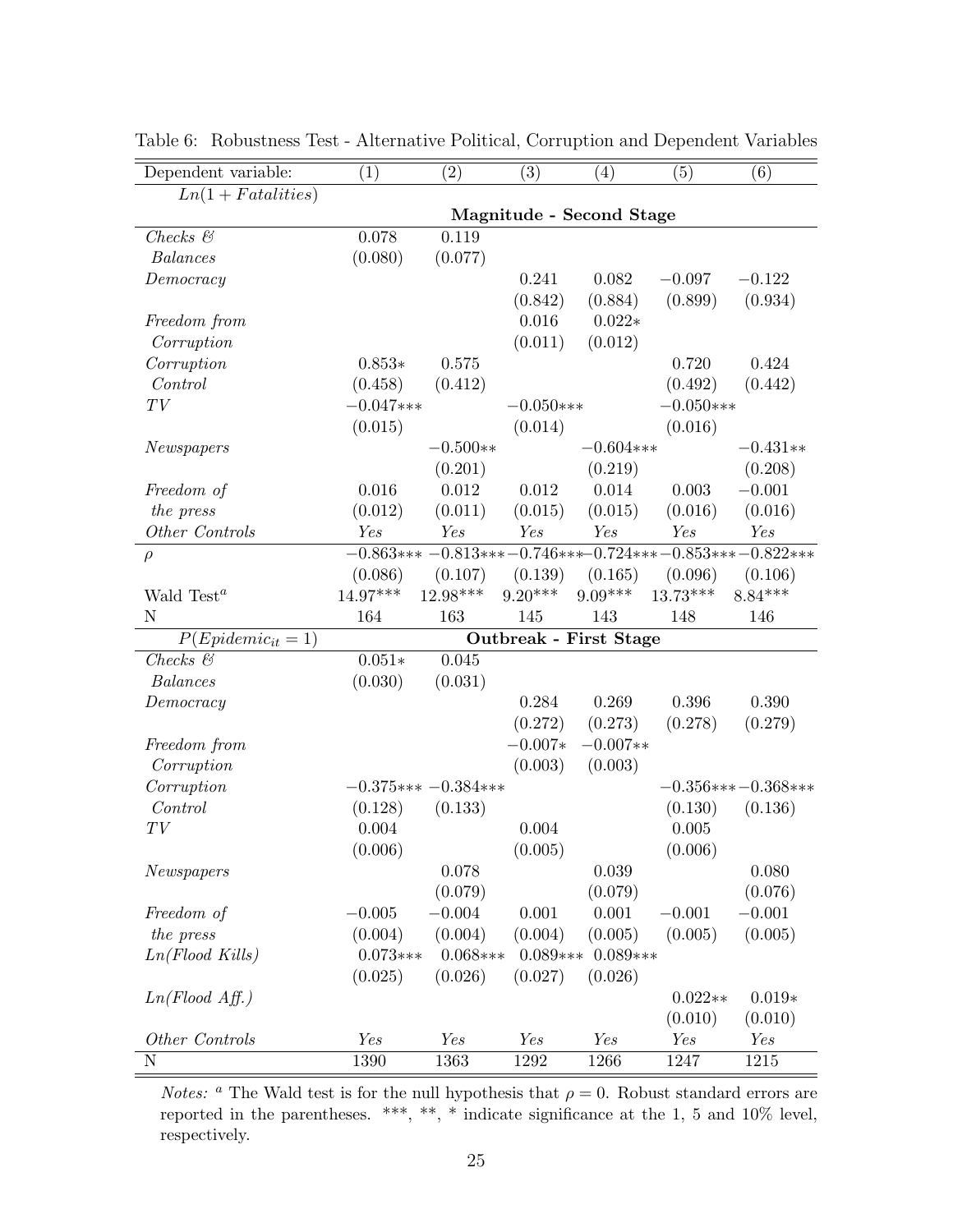### Appendix A

In our model, the preventive effort can reduce the likelihood of disaster while the palliative effort can reduce the size of actual damage. We now discuss briefly the case where the probability of disaster  $\alpha$  is exogenous and the incumbent's effort in both stages reduces the size of actual damage. The net damage from disaster is then  $\gamma k - f(e_1, e_2)$  where f is strictly increasing in each argument and strictly concave. To simplify notation, we assume  $\epsilon(m) = 1$ for all m. Since the probability of disaster is exogenous and so is the incumbent's utility in the non-disaster event, the opportunistic incumbent chooses  $(e_1, e_2)$  to maximize  $V(e_1, e_2)$  =  $\alpha \{ P(e_2; m, \delta, \gamma) \Omega - \theta[\gamma k - f(e_1, e_2)] - (1 + \tau)e_2 \} - (1 + \tau)e_1$ . Then  $V_{e_1 e_1} = \alpha \theta f_{e_1 e_1} < 0$ ,  $V_{e_2e_2} = \alpha (P_{e_2e_2} \Omega + \theta f_{e_2e_2})$  < 0 and  $V_{e_1e_2} = \alpha \theta f_{e_1e_2}$ . Thus  $V_{e_1e_2}$  is positive (negative) if  $e_1$  and  $e_2$  are complements (substitutes) in the sense that  $f_{e_1e_2} > (<) 0$ . Following similar steps as in the proof of Proposition, we can show  $\frac{\partial e_2}{\partial m} = (-\alpha V_{e_1e_1} P_{e_2m} \Omega)/|H| > 0$ , hence more media activity unambiguously increases the palliative effort. For the preventive effort, we have  $\frac{\partial e_1}{\partial m} = (\alpha V_{e_1e_2} P_{e_2m}\Omega)/|H|$ . Thus the preventive effort increases (decreases) in media activity if  $e_1$  and  $e_2$  are complements (substitutes). Comparative statics results with respect to  $\delta$  are similar. For  $\tau$ , we have  $\frac{\partial e_1}{\partial \tau} = (V_{e_2e_2} - \alpha V_{e_1e_2})/|H|$  and  $\frac{\partial e_2}{\partial \tau} = (\alpha V_{e_1e_1} - V_{e_1e_2})/|H|$ . Thus both  $e_1$  and  $e_2$  decrease in  $\tau$  if they are complements. When they are substitutes, the sign of each derivative depends on the relative magnitude of  $V_{e_1e_1}$ ,  $V_{e_2e_2}$  and  $V_{e_1e_2}$ . For example, if the utility from holding office  $(\Omega)$  is large enough and  $|f_{e_1e_2}|$  is large relative to  $|f_{e_1e_1}|$  and  $|f_{e_2e_2}|$ , then better institutions (low  $\tau$ ) can increase the palliative effort but reduce the preventive effort. In sum, the incumbent's effort choice in this case hinges on the interaction between the preventive and palliative effort.